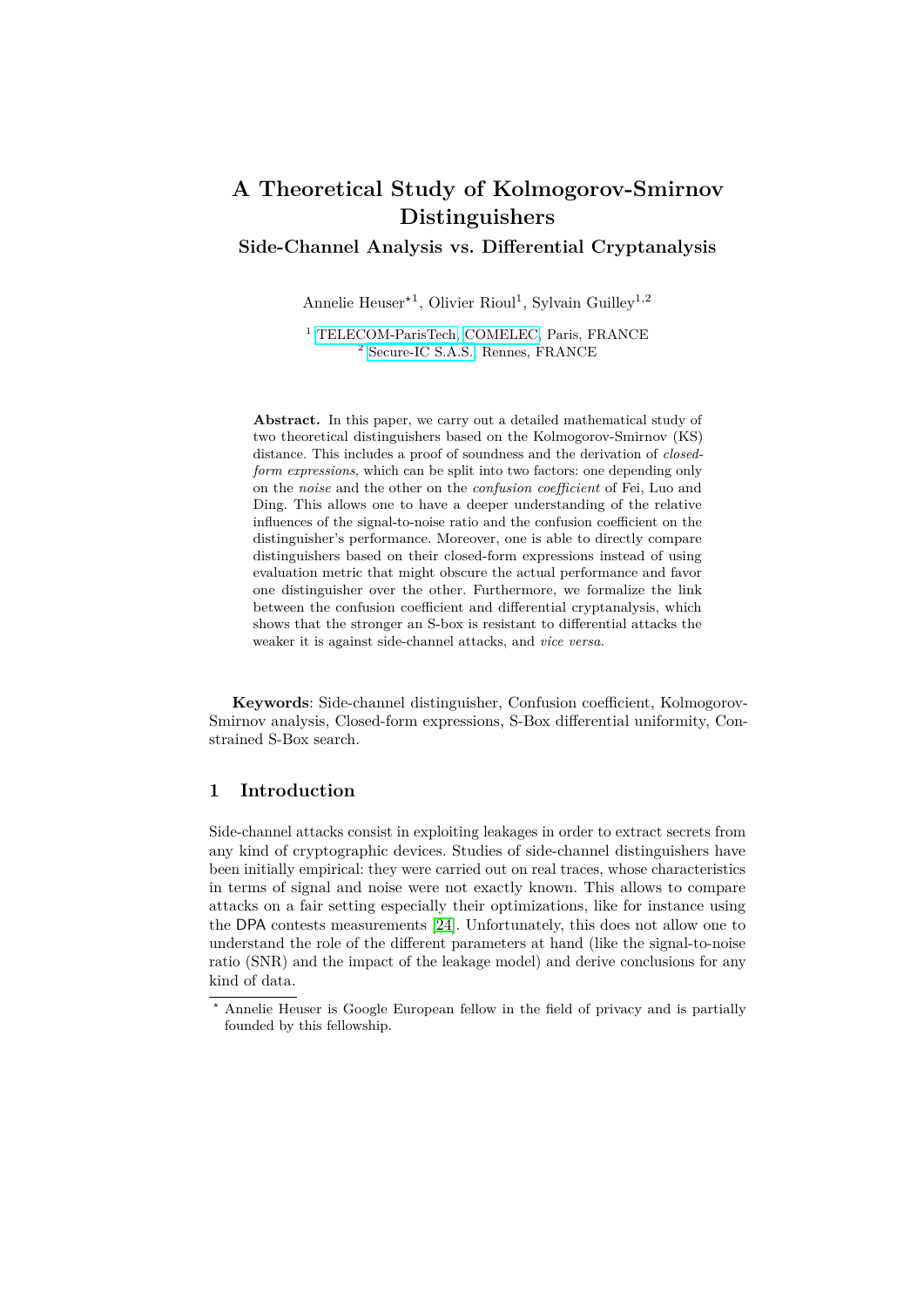For this reason, another approach consists in generating traces by simulations, according to some archetype leakage signal and noise. The question that now arises is how to compare attacks. Guidelines were given by Standaert et al. in [\[22\]](#page-19-1), and a formal evaluation framework was presented in [\[23\]](#page-19-2). Two metrics were introduced to quantify the efficiency of attacks: *success rate* and *guessing entropy*. In [\[10\]](#page-18-0) Maghrebi et al. introduced *error bars* on the success rate in order to determine a reliable decision whether one distinguisher is better than another. Another strategy proposed by Whitnall and Oswald in [\[28\]](#page-19-3) consists in computing various kinds of metrics evaluating theoretical distinguishers, such as the *relative distinguishing margin*. Yet another approach consists in deriving closed-form expressions of the theoretical success rate of distinguishers. Recently, Fei et al. [\[7\]](#page-18-1) derived a closed-form expression of the theoretical success rate for DPA (difference of means). In order to achieve this they introduced the *confusion coefficient*, which determines the relationship between the sensitive variable of the correct key and any other key hypotheses. Thanks to this concept, Thillard et al. re-derived in [\[26\]](#page-19-4) the computation of the success rate of CPA given by Rivain in [\[20\]](#page-19-5) in terms of the confusion coefficient.

**Our Contribution** In this paper, we conduct a mathematical study on the Kolmogorov-Smirnov (KS) distinguishers, namely KSA (KS Analysis) and iKSA (interclass KSA). Following the empirical results in [\[10\]](#page-18-0), we investigate the standard Kolmogorov-Smirnov distinguisher (i.e., KSA), and the interclass KS distinguisher (i.e., iKSA) as it was shown that iKSA outperforms KSA in simulated data using the Hamming weight leakage model [\[10\]](#page-18-0). In particular, our study includes the derivation of closed-form expressions as well as a proof of soundness for both KS distinguishers, where we had to focus on the one-bit leakage scenario (as for DPA).

We show that the closed-form expressions of KSA and iKSA depend on two factors: one that is a function only of the noise and another one that is a function only of the confusion coefficient. A closed-form expression having also an independent noise factor has been observed for CPA (and thus also for DPA) by Mangard et al. in [\[11\]](#page-18-2). Remarkably, a re-formulation of the formula in [\[11\]](#page-18-2) in terms of the confusion coefficient shows that the closed-forms of DPA and KSA/  $iKSA$  (in short (i) $KSA$ ) only differ in the factor of the noise. As a consequence we show that, in contrast to other distinguishers like mutual information, the relative distinguishing margin of one-bit (i)KSA and DPA does *not* depend on the noise, but only on the confusion coefficients. This behavior for DPA has partially also been observed in [\[28\]](#page-19-3).

These results highlight the relevance of a theoretical study of distinguishers and the derivation of closed-form expressions, since one is able to exactly determine the impacts of the noise and of the choice of the leakage model (e.g. S-boxes). Moreover, this allows to compare distinguishers among themselves by means of closed-form expressions, instead of using evaluation metrics obscuring relevant factors.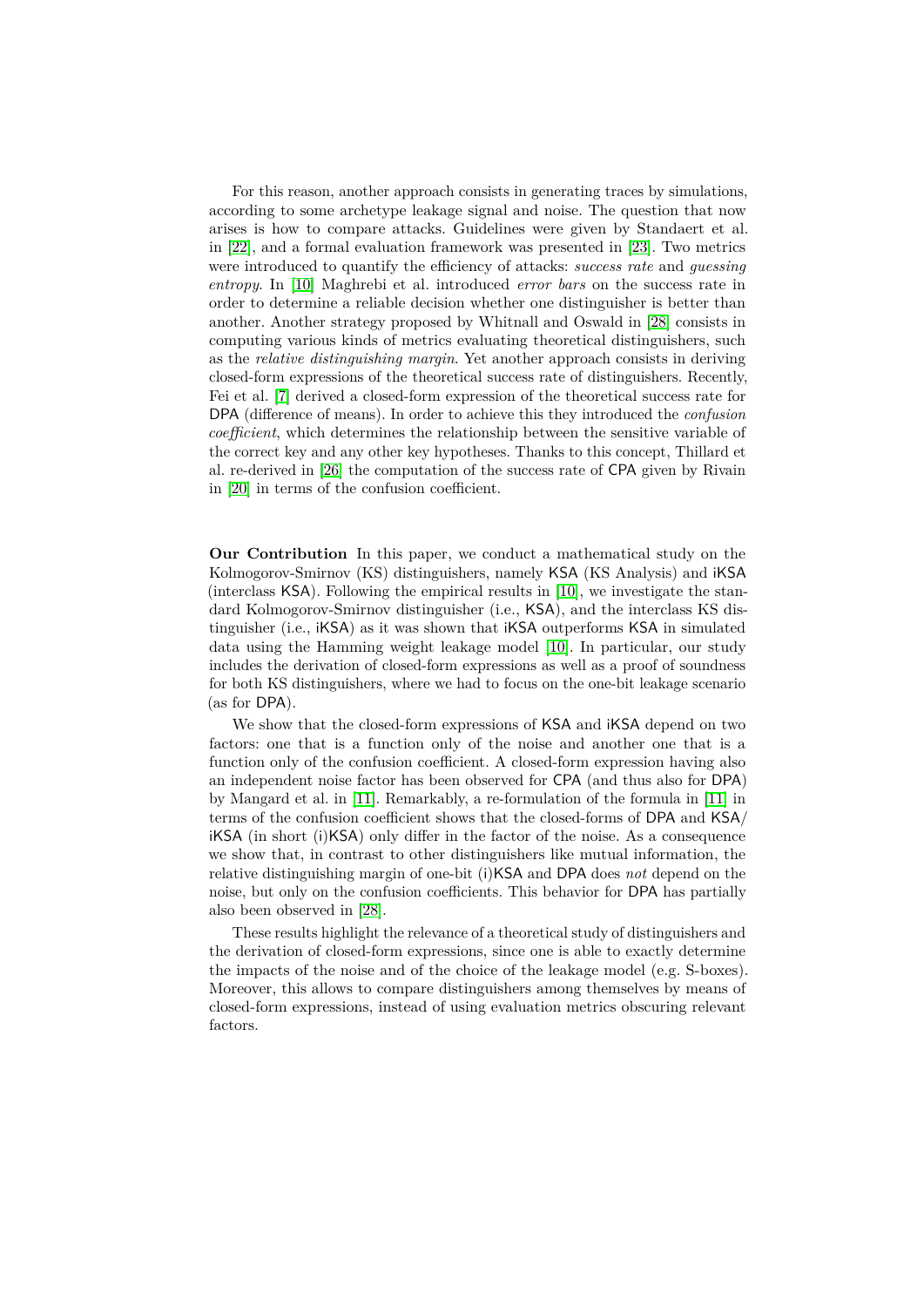Finally, assuming that the leakage model depends on a substitution box (S-box), we formalize the link between the confusion coefficient and differential cryptanalysis [\[1\]](#page-18-3) through the cryptanalytic metric called *differential uniformity*. We demonstrate that the stronger the differential resistance, the weaker the side-channel resistance and *vice versa*. This was only implicitly known so far (e.g., results of Prouff in [\[18\]](#page-19-6)). Furthermore, we show that this behavior is not a direct consequence of the *non-linearity* of the S-box, as it is commonly believed, but rather of its resistance against differential cryptanalysis.

# **2 Preliminaries**

#### **2.1 Notations**

Calligraphic letters (e.g.,  $\mathcal{X}$ ) denote finite sets, capital letters (e.g.,  $\mathcal{X}$ ) denote random variables taking values in these sets, and the corresponding lowercase letters (e.g., *x*) denote their realizations. We write  $\mathbb{P}\{X=x\}$  or  $p(x)$  for the probability that  $X = x$  and  $p(x|y) = \mathbb{P}\{X = x | Y = y\}$  for conditional probabilities.

Let  $k^*$  denote the secret cryptographic key,  $k$  any possible key hypothesis from the keyspace  $K$ , and let  $T$  be the input or cipher text of the cryptographic algorithm. The mapping  $g : (\mathcal{T}, \mathcal{K}) \to \mathcal{I}$  maps the input or cipher text and a key hypothesis  $k \in \mathcal{K}$  to an internally processed variable in some space  $\mathcal I$  that is assumed to relate to the leakage *X*. Usually,  $\mathcal{T}, \mathcal{K}, \mathcal{I}$  are taken as  $\mathbb{F}_2^n$ , where *n* is the number of bits (for AES  $n = 8$ ).

Generally it is assumed that *g* is known to the attacker. A common consideration is  $g(T, k) = \text{Sbox}[T \oplus k]$  where Sbox is a substitution box. The measured leakage *X* can then be written as

<span id="page-2-0"></span>
$$
X = \psi(g(T, k^*)) + N,\tag{1}
$$

where N denotes an independent additive noise. The device-specific deterministic function  $\psi$  is normally unknown to the attacker, which for this reason is assuming some other function  $\psi'$  modeling an exploitable part of  $\psi$ . For any key guess  $k \in \mathcal{K}$  the attacker computes the *sensitive variable* 

$$
Y(k) = \psi'(g(T, k)).
$$
\n<sup>(2)</sup>

Without loss of generality we may assume that *Y* is centered and normalized, i.e.,  $\mathbb{E}{Y} = 0$  and  $\text{Var}{Y} = 1$ , and that the values in  $Y$  are regularly spaced with step  $\Delta y$ . For ease of notation, we let  $Y^* = Y(k^*)$  and  $Y = Y(k)$ .

#### <span id="page-2-1"></span>**2.2 Conditions**

First, we assume a basic condition that when looking directly at the leakage distribution (not knowing the message or cipher) we cannot infer any secret.

<span id="page-2-2"></span>**Condition 1** (Secrecy condition)**.** *The probability distribution of the leakage (see Eq.* [\(1\)](#page-2-0)*) does not depend on the actual value of the secret key.*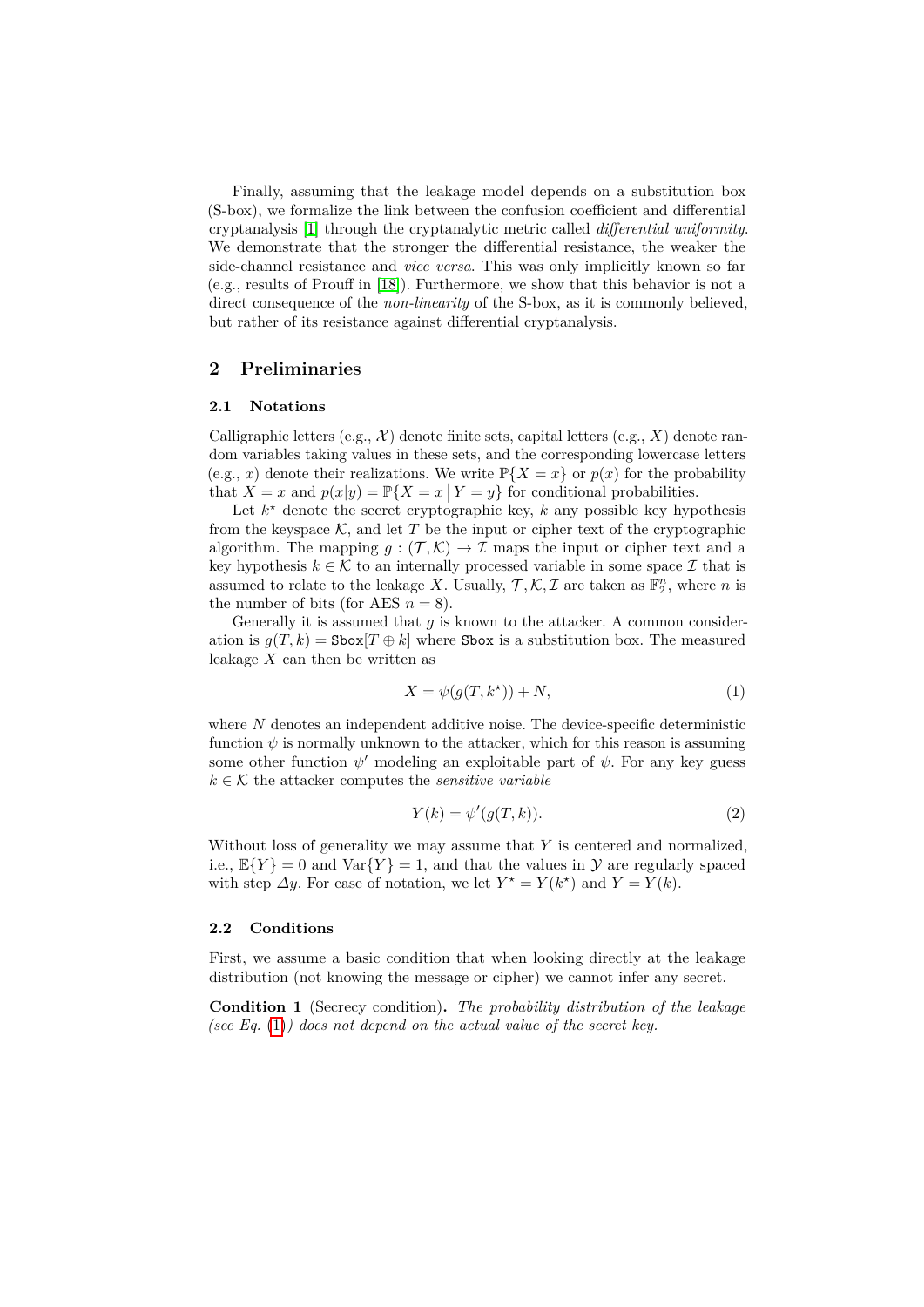In other words, the *Y*(*k*)'s are identically distributed (i.d.) for all  $k \in \mathcal{K}$ . Second, similarly (but not equivalently) as in [\[19,](#page-19-7)[30\]](#page-19-8) we require the following condition on the relationship between  $Y^*$  and  $Y$  to be able to distinguish between different keys  $k \in \mathcal{K}$ . This confusion condition will be related to the confusion coefficient later in Prop. [4.](#page-9-0)

<span id="page-3-2"></span>**Condition 2** (Confusion condition). For any  $k \neq k^*$ , the correspondence from  $Y(k)$  *to*  $Y(k^*)$  *is non-injective, i.e., there does* not *exist an injective (that is one-to-one)* function  $\xi : \mathcal{Y} \to \mathcal{Y}$  such that  $Y(k^*) = \xi(Y(k))$  with probability one.

**Lemma 1.** *The confusion condition is equivalent to the condition that for all*  $k \neq k^*$  *there exist*  $y, y^* \in \mathcal{Y}$  *such that* 

<span id="page-3-1"></span>
$$
p(y^*|y) \text{ is neither } 0 \text{ nor } 1. \tag{3}
$$

*Proof.* Negating the confusion condition, there is a  $k \neq k^*$  such that  $\mathbb{P}\{Y(k^*) =$  $\xi(Y(k))$  = 1 where  $\xi$  is some one-to-one function. This is equivalent to  $\mathbb{P}(\hat{Y}(k^*) =$  $\mathcal{L}\{\mathcal{L}(y) \mid Y(k) = y\} = 1$  for all  $y \in \mathcal{Y}$ , that is,  $p(y^*|y) = 1$  when  $y^* = \mathcal{L}(y)$  and  $p(y^*|y) = 0$  otherwise.  $\Box$ 

Thus, the confusion condition amounts to saying that knowing  $Y(k) = y$ (for that particular value *y* satisfying the condition) does not always permit to conclude for sure about the value of  $Y(k^*)$ , which depends on the secret: there is still a nonzero probability that  $Y(k^*)$  has several possible values.

#### <span id="page-3-0"></span>**2.3 Multi-bit vs One-bit Leakage Models**

The existing literature on KS distinguishers [\[27](#page-19-9)[,29](#page-19-10)[,31,](#page-20-0)[10\]](#page-18-0) deals with multi-bit leakage models. However, a precise mathematical derivation is very much intricate in the multi-bit case. We therefore present hereafter the scenario where the sensitive variable *Y* is a binary variable, i.e.,  $\psi': \mathcal{I} \to \mathbb{F}_2$ .

Note that, we do not make the same restrictions on  $\psi$ , for example, let us consider the most common cases for  $\psi$  in practice, that have also been investigated in [\[28\]](#page-19-3): the Hamming weight (HW) or more generally the (unequal) weighted sum of *n* bits:

$$
X = \sum_{i=1}^{n} \omega_i [g(T, k^*)]_i + N,
$$
\n(4)

with  $[\cdot]_i : \mathbb{F}_2^n \to \mathbb{F}_2$  being the projection onto the  $i^{th}$  bit,  $\omega_i \in \mathbb{R}$  and in case of a HW leakage  $\omega_1 = \omega_2 = \ldots = \omega_n = 1$ .

Let us assume in the following that  $[g(T, k^*)]_1, \ldots, [g(T, k^*)]_n$  are independent and uniformly distributed, which is implied when considering a bijective S-box as for example in AES and randomly chosen plaintexts *T*. Consider that we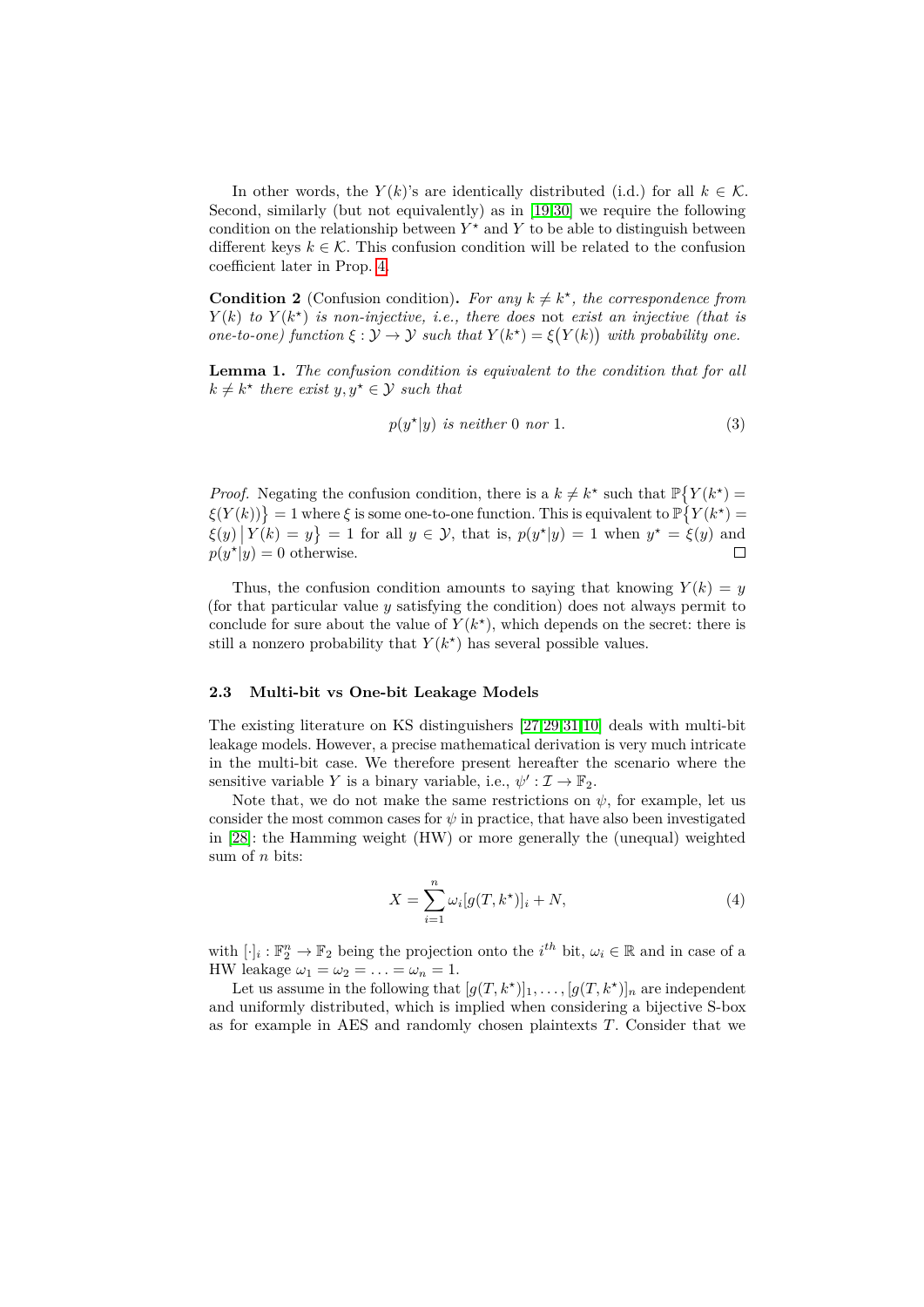concentrate on bit  $b \in \{1, \ldots, n\}$ , so  $\psi'(\cdot) = [\cdot]_b$ , then we express *X* in terms of the sensitive variable  $Y^* = [g(T, k^*)]_b$  as

$$
X = \omega_b Y^* + \underbrace{Z + N}_{N'} \quad \text{with} \quad Z = \sum_{i \neq b} \omega_i [g(T, k^*)]_i. \tag{5}
$$

*Remark 1.* Note that, when  $\psi$  is the HW function ( $\omega_i = 1$ ) *Z* follows a binomial law of length  $n-1$  and probability  $p=\frac{1}{2}$ .

In our further analysis, we assume that  $N' = Z + N$  is unimodal distributed in the sense of the following definition:

**Definition 1 (Unimodal distribution).** *A distribution f is called* unimodal *if there exists a mode m such that*  $f(x)$  *is increasing for*  $x \leq m$  *and decreasing for*  $x \geq m$ *.* 

To verify this assumption empirically, we perform simulations with  $N \sim$  $\mathcal{N}(0, \sigma^2)$  for several  $\sigma^2$ , 10000 realisations, and  $g(T, k^*) = \texttt{Sbox}[T \oplus k^*]$  being the result of the AES S-box (SubBytes) operation. Figure [1](#page-5-0) shows the conditional distributions of  $\{X|Y^* = y_0\}$  and  $\{X|Y^* = y_1\}$  for (a) the HW model and (b) using weights  $\omega$ . One can see in Fig. [1\(](#page-5-0)a) that for  $\sigma^2 = 0.04$ , N' is clearly *not* unimodal distributed<sup>[1](#page-4-0)</sup>, but when  $\sigma^2 \geq 0.36$  the unimodality holds. Figure [1\(](#page-5-0)b) illustrates that  $N'$  is unimodal distributed for all tested  $\sigma^2$ 's. Of course, the bigger  $\sigma^2$  the closer the distribution of  $N'$  will be to *N*. Note that, observing  $\sigma^2$  < 1 is very unrealistic in practice. Moreover, when using an ATMega 163 microcontroller as used in the DPA contest v4 [\[25\]](#page-19-11), where the signal-to-noise ratio is very high (it is *not* a security product), the condition of unimodality is fulfilled (see Fig. [2\)](#page-5-1), which has also been illustrated for measurements of a microcontroller in [\[11\]](#page-18-2) (Fig. 4.6). In the rest of the paper, to simplify the notations, we will simply denote by  $N \sim \mathcal{N}(0, \sigma^2)$  the noise (sum of *algorithmic* and *measurement* noises).

# **3 Study of Theoretical KS Distinguishers**

#### <span id="page-4-2"></span>**3.1 A Note on DPA / CPA**

In [\[11\]](#page-18-2) Mangard et al. showed that the theoretical CPA can be expressed as

<span id="page-4-1"></span>
$$
\rho(X,Y) = \frac{\rho(Y^*,Y)}{\sqrt{1 + \frac{1}{SNR}}} \quad , \tag{6}
$$

where  $\rho$  is the *absolute value* of the Pearson correlation coefficient. Thus,  $\rho(X, Y)$ can be factored into one part only depending on the leakage model and one depending on the SNR. Note that, CPA using one-bit models is equivalent to DPA [\[6\]](#page-18-4) (when assuming normalized *Y* 's), thus Eq. [\(6\)](#page-4-1) also holds for DPA. The next proposition shows that in fact the part depending on the leakage model can be directly expressed in terms of the confusion coefficient [\[7\]](#page-18-1), which describes the relationship between  $Y(k^*)$  and any  $Y(k)$  with  $k \in \mathcal{K}$  that is defined as follows.

<span id="page-4-0"></span> $^{\rm 1}$  This visual interpretation agrees with several statistical unimodality tests.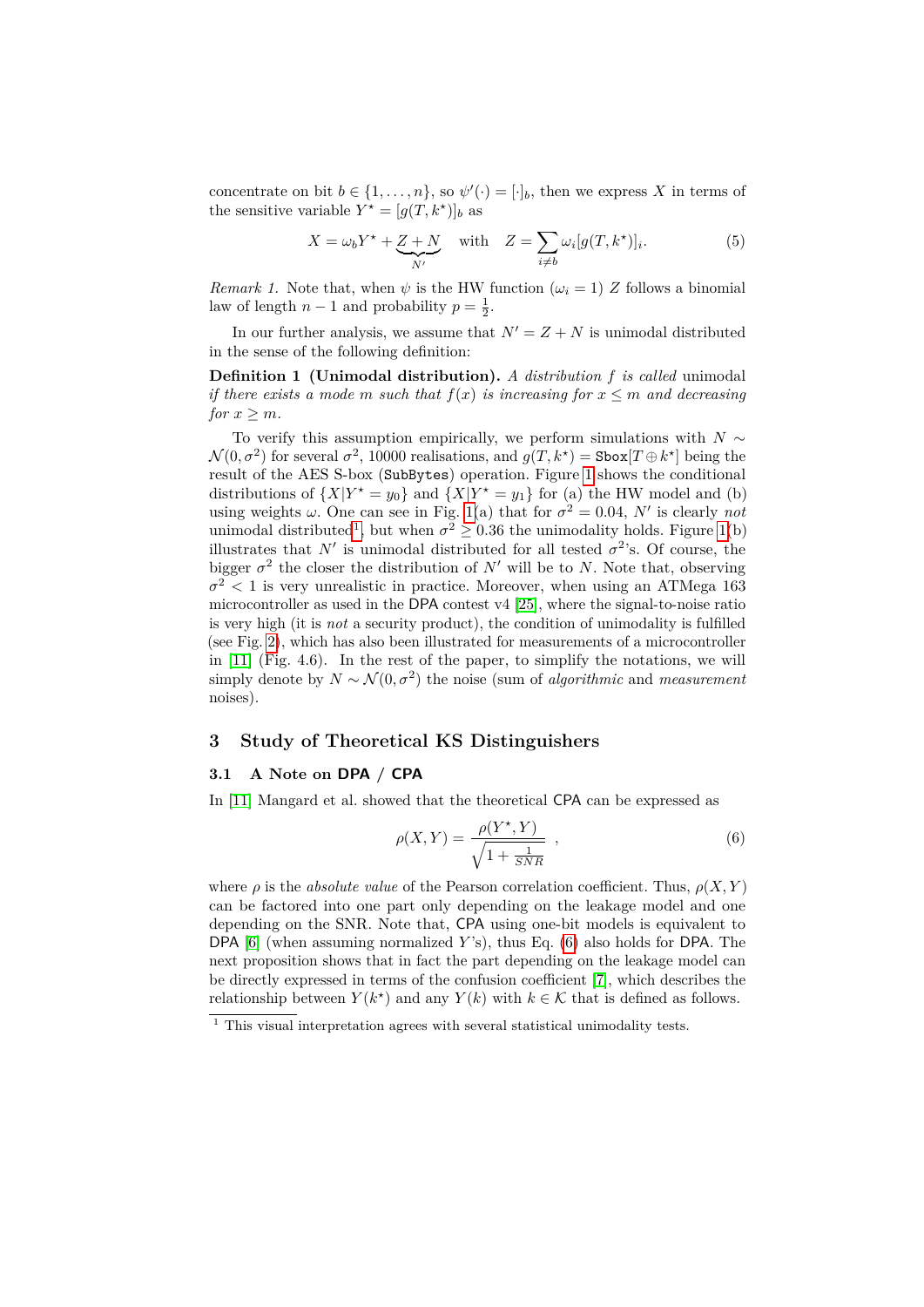<span id="page-5-0"></span>

<span id="page-5-1"></span>Fig. 1: Estimated conditional distributions  $\{X|Y^* = y_0\}$  and  $\{X|Y^* = y_1\}$  using a noise level of  $\sigma^2 = \{0.04, 0.16, 0.36, 0.64, 1\}.$ 



Fig. 2: Estimated conditional leakage distributions  $\{X|Y^* = y_0\}$  and  $\{X|Y^* = y_0\}$ *y*1} of measurements from ATMega 163, 2nd AES S-box, 4 *th* bit.

**Definition 2 (Confusion coefficient [\[7\]](#page-18-1)).** *Let k ? denote the correct key and*  $k$  *any key hypothesis in*  $K$ *, then the* confusion coefficient *is defined as* 

$$
\kappa(k^\star, k) = \mathbb{P}\{Y(k^\star) \neq Y(k)\}.
$$
\n<sup>(7)</sup>

**Proposition 1.** *For binary and normalized equiprobable Y 's*

$$
\rho(X,Y) = \frac{|1 - 2\kappa(k^*,k)|}{\sqrt{1 + \frac{1}{SNR}}} = d \cdot \left| \kappa(k^*,k) - \frac{1}{2} \right| , \qquad (8)
$$

*with*  $d = \frac{2}{\sqrt{1+2}}$  $rac{2}{1+1/SNR}$ 

*Proof.* As *Y* is normalized (i.e.,  $\mathbb{E}(Y) = 0$  and  $\text{Var}(Y) = 1$ ) we re-formulate

$$
\rho(Y^*, Y) = \frac{|Cov(Y^*, Y)|}{\sqrt{\text{Var}(Y^*) \text{Var}(Y)}}
$$
\n(9)

<span id="page-5-2"></span>
$$
=|1-2\kappa(k^*,k)|,\t\t(10)
$$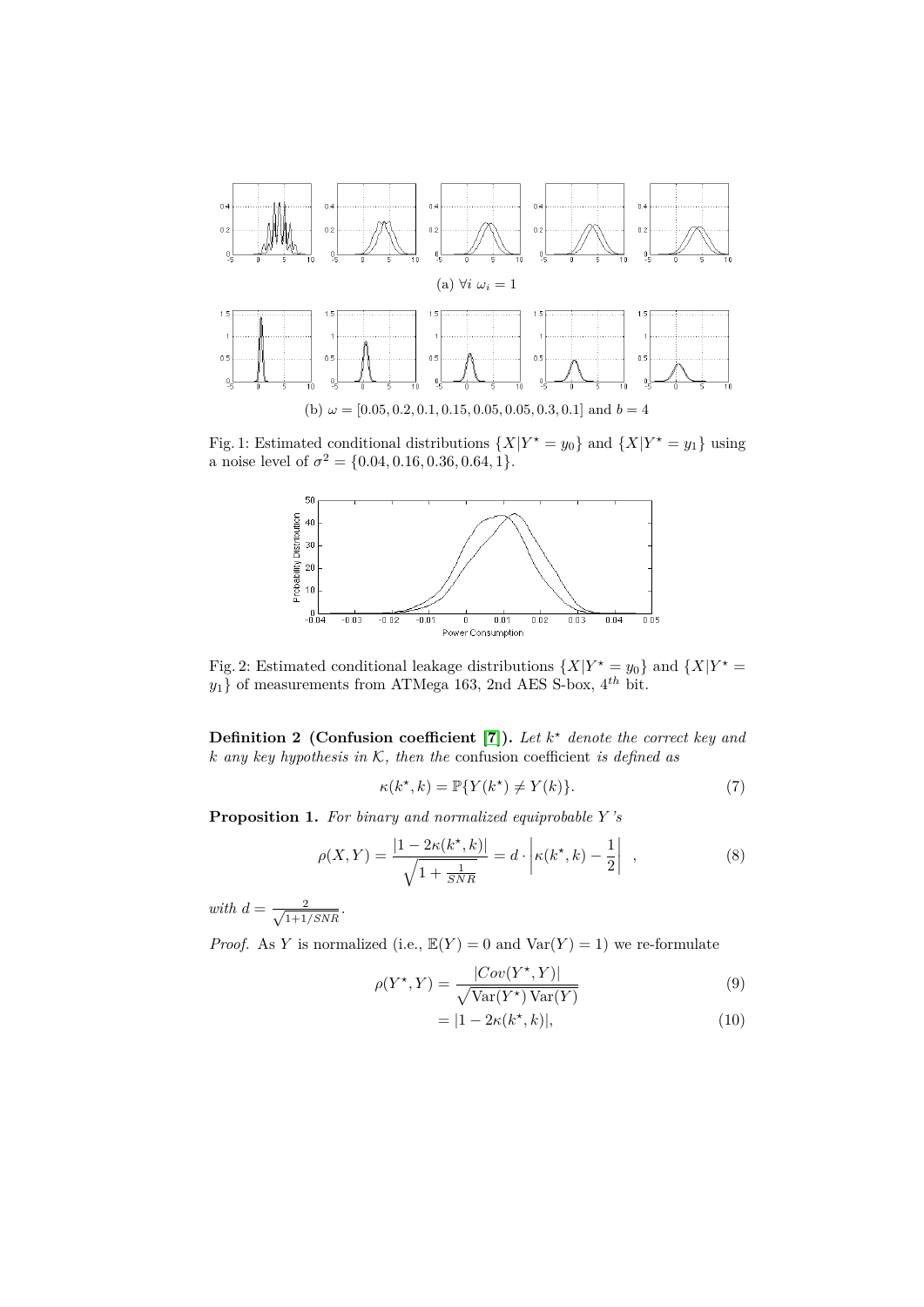$\text{since } Cov(Y^*, Y) = \mathbb{E}\{Y^* \cdot Y\} = 1 - 2 \mathbb{P}\{Y(k^*) \neq Y(k)\} = 1 - 2\kappa(k^*, k).$  $\Box$ 

## **3.2 KS Side-Channel Distinguishers**

In this subsection we briefly sketch KS distinguishers named after Kolmogorov and Smirnov [\[9,](#page-18-5)[21\]](#page-19-12). For more detailed information on their use in the area of side-channel analysis we refer to [\[27,](#page-19-9)[29\]](#page-19-10) for an evaluation of KS and to [\[10\]](#page-18-0) for the comparison between KSA and iKSA, which shows that the estimated iKSA is superior to the estimated KSA using simulations for a HW leakage model.

**Definition 3 (KS distinguishers).** *The (standard)* Kolmogorov-Smirnov distinguisher *[\[27\]](#page-19-9) is defined by*

<span id="page-6-4"></span><span id="page-6-2"></span>
$$
\mathsf{KSA}(k) = \mathsf{D}_{\mathsf{KSA}}(X, Y) = \mathbb{E}_Y \big\{ \| F(x|Y) - F(x) \|_{\infty} \big\},\tag{11}
$$

*where the expectation is taken over Y 's distribution,*  $\|\cdot\|_{\infty}$  *is the*  $L^{\infty}$  *norm:*  $\|\Psi(x)\|_{\infty} = \sup_{x \in \mathbb{R}} |\Psi(x)|$ , and  $F(x) = F_X(x)$ ,  $F(x|y) = F_{X|Y=y}(x)$  denote the *cumulative distribution functions of X and X given*  $Y(k) = y$ *, respectively.* 

*The* inter-class Kolmogorov-Smirnov distinguisher *[\[10\]](#page-18-0) is defined by*

$$
i\mathsf{KSA}(k) = \mathsf{D}_{i\mathsf{KSA}}(X, Y(k)) = \frac{1}{2} \mathbb{E}_{Y,Y'} \{ ||F(x|Y) - F(x|Y')||_{\infty} \},\qquad(12)
$$

where  $Y'$  is an independent copy of  $Y$ , and the expectation is taken over the joint *distribution of Y and Y*'. The  $\frac{1}{2}$  *factor makes up for double counts*  $((Y, Y') \leftrightarrow$  $(Y', Y)$ .

We need the following lemma.

**Lemma 2.** *With the above notations and assumptions on the leakage model,*

$$
\mathsf{KSA}(k) = \sum_{y \in \mathcal{Y}} p(y) \sup_{x \in \mathbb{R}} \Big| \sum_{y^* \in \mathcal{Y}} \big( p(y^*|y) - p(y^*) \big) \cdot \Phi\Big(\frac{x - y^*}{\sigma}\Big) \Big| \quad \text{and} \tag{13}
$$

$$
i\mathsf{KSA}(k) = \frac{1}{2} \sum_{\substack{y, y' \in \mathcal{Y} \\ y \neq y'}} p(y) p(y') \sup_{x \in \mathbb{R}} \Big| \sum_{y^* \in \mathcal{Y}} \big( p(y^*|y) - p(y^*|y') \big) \cdot \Phi\Big(\frac{x - y^*}{\sigma}\Big) \Big|, \quad (14)
$$

*where*  $\Phi(x)$  *is the c.d.f. of the standard noise*  $N/\sigma$  *(of zero mean and unit) variance).*

*Proof.* From model Eq. [\(1\)](#page-2-0), *X* given  $Y(k^*) = y^*$  has c.d.f.

<span id="page-6-5"></span><span id="page-6-3"></span>
$$
\mathbb{P}\{X \le x \, \big| \, Y(k^*) = y^* \} = \Phi_N(x - y^*) = \Phi\left(\frac{x - y^*}{\sigma}\right),\tag{15}
$$

where  $\Phi_N(\nu) = \mathbb{P}\{N \leq \nu\} = \Phi(\nu/\sigma)$  is the c.d.f. of the noise *N*. Indeed, we recall our notation:  $X = Y(k^*) + N$ . Averaging over  $Y(k^*)$  gives

<span id="page-6-1"></span><span id="page-6-0"></span>
$$
F(x) = \mathbb{P}\left\{X \le x\right\} = \sum_{y^* \in \mathcal{Y}} p(y^*) \Phi\left(\frac{x - y^*}{\sigma}\right). \tag{16}
$$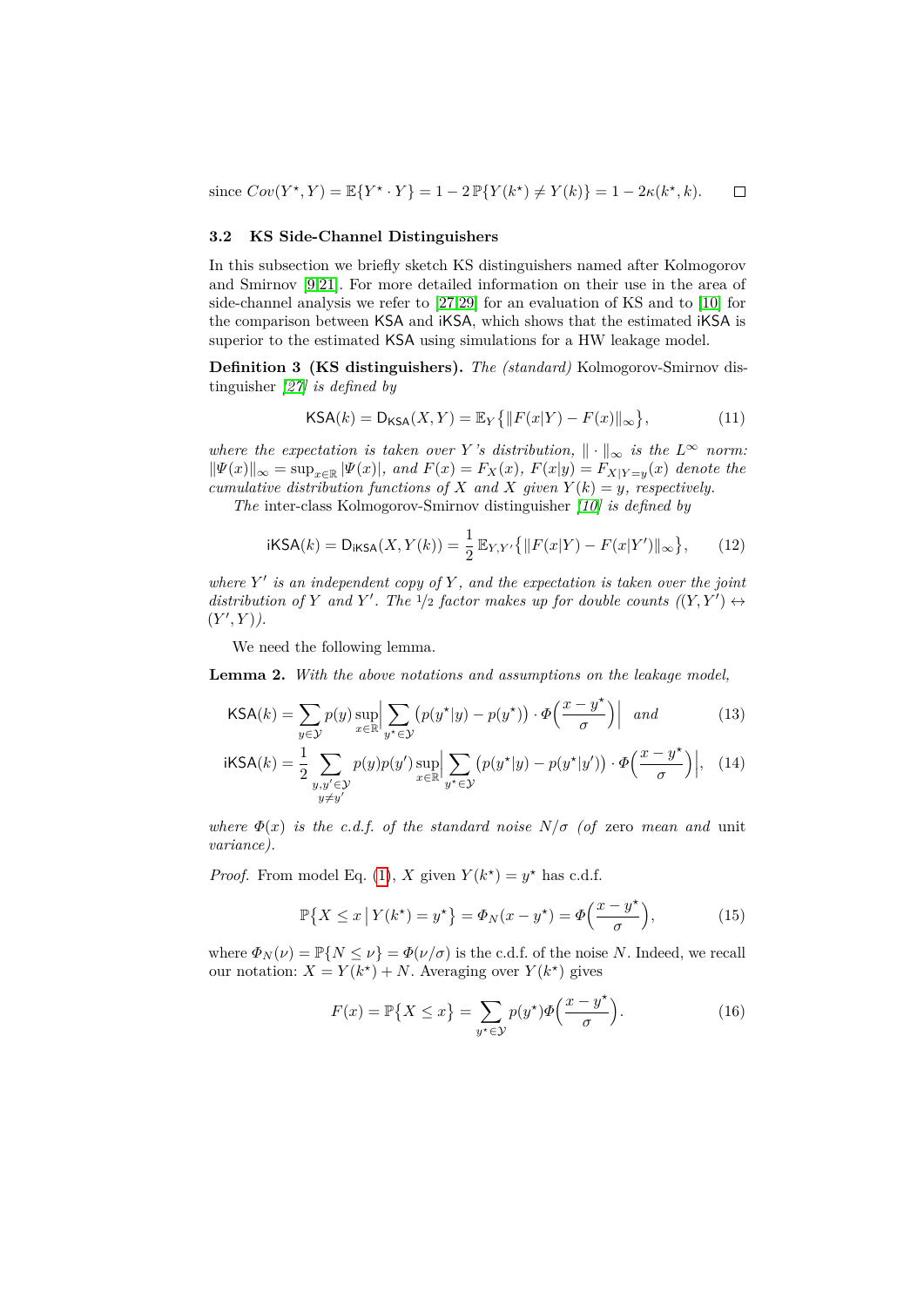Now from Eq. [\(15\)](#page-6-0) and the formula of total probability, *X* given  $Y(k) = y$  is distributed according to the c.d.f.

$$
F(x|y) = \mathbb{P}\left\{X \le x \mid Y(k) = y\right\} \tag{17}
$$

$$
= \sum_{y^* \in \mathcal{Y}} p(y^*|y) \cdot \mathbb{P}\{X \le x \mid Y(k^*) = y^*, Y(k) = y\} \tag{18}
$$

$$
= \sum_{y^* \in \mathcal{Y}} p(y^*|y) \cdot \mathbb{P}\left\{X \le x \mid Y(k^*) = y^*\right\} \tag{19}
$$

<span id="page-7-0"></span>
$$
= \sum_{y^* \in \mathcal{Y}} p(y^*|y) \cdot \Phi\left(\frac{x - y^*}{\sigma}\right). \tag{20}
$$

Plugging Eq.  $(16)$  and Eq.  $(20)$  into Eq.  $(11)$  gives Eq.  $(13)$ ; plugging Eq.  $(20)$ into Eq. [\(12\)](#page-6-4) gives Eq. [\(14\)](#page-6-5) where it should be noted that the terms for which  $y = y'$  vanish.  $\Box$ 

*Remark 2.* When the noise is assumed Gaussian, Eq. [\(20\)](#page-7-0) is the equivalent of the well-known "mixture of Gaussian" as studied in [\[19\]](#page-19-7).

## **3.3 Noise Factorization**

In the following we consider the scenario highlighted in Subsect. [2.3](#page-3-0) where *Y* is binary and the noise follows a unimodal distribution. The next proposition shows that both KS distinguishers can be factorized as a product of one factor depending only on the noise distribution and another depending only on the sensitive variables, which has also been observed for DPA in [\[11\]](#page-18-2) (see Subsect. [3.1\)](#page-4-2), but not for any other distinguisher so far.

**Proposition 2 (Noise factorization).** *One has*

$$
\text{KSA}(k) = c \sum_{y \in \mathcal{Y}} p(y) \left| p(y^*|y) - p(y^*) \right| \tag{21}
$$

$$
i\text{KSA}(k) = \frac{c}{2} \sum_{\substack{y,y' \in \mathcal{Y} \\ y \neq y'}} p(y)p(y') \left| p(y^*|y) - p(y^*|y') \right| , \qquad (22)
$$

*where*  $y^*$  *denotes any of the two possible values in*  $\mathcal Y$  *and where* 

<span id="page-7-2"></span><span id="page-7-1"></span>
$$
c = 2\Phi\left(\frac{\Delta y}{2\sigma}\right) - 1 > 0 \tag{23}
$$

*Proof.* Since  $\sum_{y^* \in \mathcal{Y}} (p(y^*|y) - p(y^*)) = 1 - 1 = 0$ , the two coefficients in the inner sum of Eq. [\(13\)](#page-6-3) are opposite equal. Similarly  $\sum_{y^*} (p(y^*|y) - p(y^*|y')) = 1 - 1 = 0$ and the two coefficients in the inner sum of Eq. [\(14\)](#page-6-5) are opposite equal. It follows that Eq.  $(21)$  and Eq.  $(22)$  hold with

$$
c = \sup_{x \in \mathbb{R}} \left| \Phi\left(\frac{x - y^*}{\sigma}\right) - \Phi\left(\frac{x - \tilde{y^*}}{\sigma}\right) \right| , \tag{24}
$$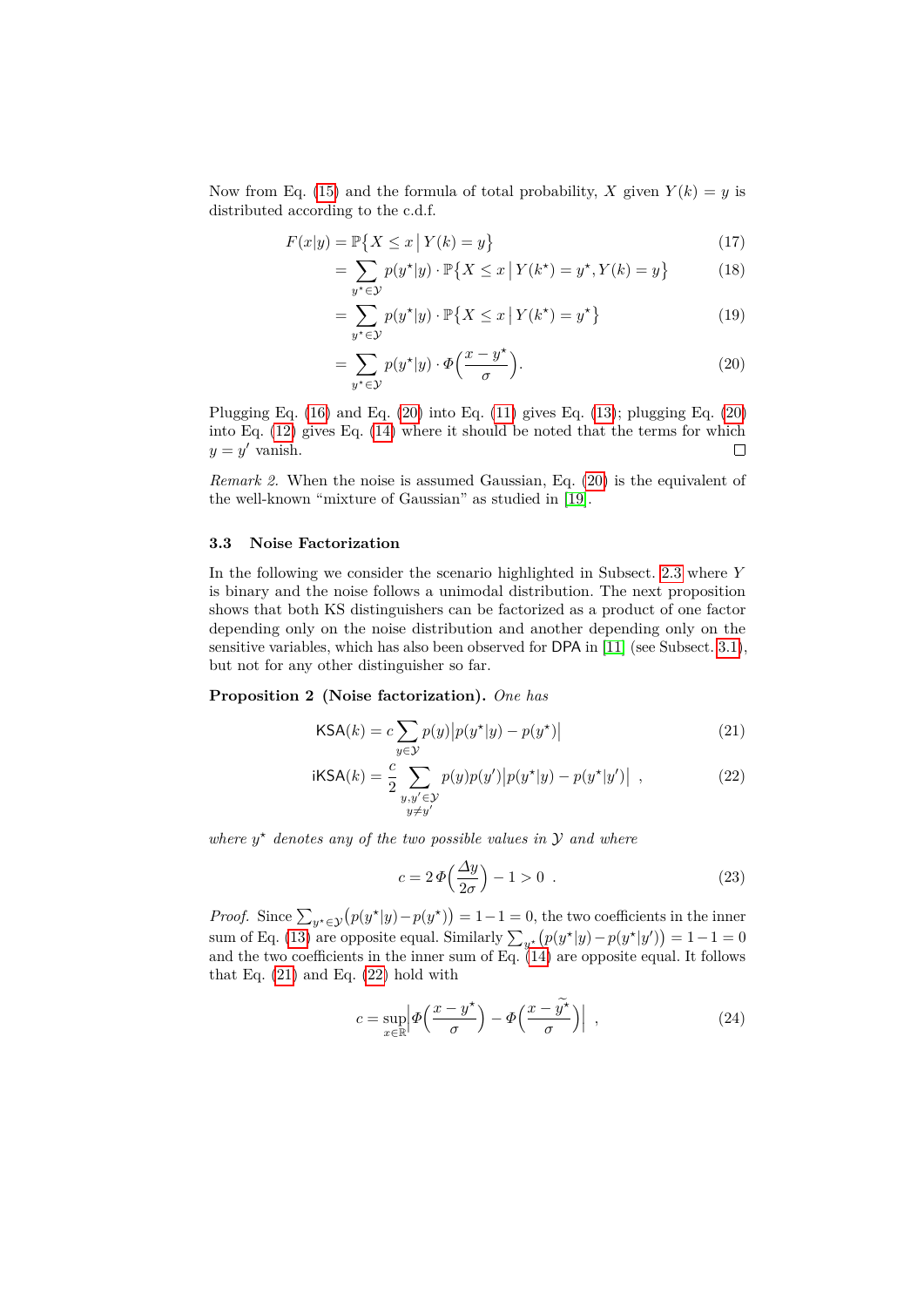where  $y^*$  denotes any of the two possible values in  $\mathcal Y$  and  $\widetilde{y^*}$  denotes the other one. The conclusion now follows from the following lemma.

**Lemma 3.** Let  $\Phi(x)$  be the c.d.f. of random variable  $N/\sigma$  having even and *unimodal distribution of unit variance. Then for every*  $y^* \neq \tilde{y^*}$  with  $\Delta y = |\tilde{y^*} - y^*|$ ,

$$
\sup_{x \in \mathbb{R}} \left| \varPhi \left( \frac{x - y^*}{\sigma} \right) - \varPhi \left( \frac{x - \tilde{y^*}}{\sigma} \right) \right| = 2\varPhi \left( \frac{\Delta y}{2\sigma} \right) - 1. \tag{25}
$$

*Proof.* Assume, without loss of generality, that  $y^* < \tilde{y}^*$  so that  $\Delta y = \tilde{y}^* - y^*$ . Since  $\Phi$  is continuous and nondecreasing, the above supremum is the maximum of *φ*( $\frac{x-y^*}{a}$  $\left(\frac{-y^*}{\sigma}\right) - \Phi\left(\frac{x-\widetilde{y^*}}{\sigma}\right)$ . Since *N* has even and unimodal density *f*, the derivative of the latter expression is  $f(x - y^*) - f(x - \tilde{y}^*)$  which is = 0 when  $x = \frac{y^* + \tilde{y}^*}{2}$ <br>because f is even, and which is > 0 when  $|x - y^*| < |x - \tilde{y}^*|$  and < 0 when  $|x - y^*| > |x - \tilde{y}^*|$  because f is unimodal. It follows unique and attained when  $x = \frac{y^* + \hat{y}^*}{2}$ . Therefore, the desired maximum equals  $\Phi\left(\frac{\widetilde{y^{\star}} - y^{\star}}{2\sigma}\right)$  $\left(\frac{y^* - y^*}{2\sigma}\right) - \Phi\left(\frac{y^* - \widetilde{y^*}}{2\sigma}\right) = \Phi\left(-\frac{\Delta y}{2\sigma}\right) - \Phi\left(-\frac{\Delta y}{2\sigma}\right) = 2\Phi\left(\frac{\Delta y}{2\sigma}\right) - 1.$  The latter equality holds since *f* being even, one has  $\Phi(-x) = 1 - \Phi(x)$ .

As we shall see, due to this noise factorization, also KS distinguishers are very appealing theoretical objects for formal studies. The quantity *∆y* 2*σ* receives a simple interpretation: since  $\mathbb{E}\{Y(k)^2\} = (\Delta y/2)^2$ , the square of  $\frac{\Delta y}{2\sigma}$  is simply the leakage signal-to-noise ratio (SNR) and we can write  $c = 2\Phi \left( \sqrt{\text{SNR}} \right) - 1$ . For Gaussian noise<sup>[2](#page-8-0)</sup>, this reduces to

$$
c = \text{erf}\left(\sqrt{\text{SNR}/2}\right),\tag{26}
$$

where erf :  $x \mapsto \frac{2}{\sqrt{\pi}} \int_{-\infty}^{x} \exp(-t^2) dt$  is the standard error function.

#### **3.4 Proof of Soundness**

**Definition 4 (Soundness).** *An attack based on maximizing the values of the distinguisher*  $D(X, Y(k))$  *over k is* sound *if* 

$$
D(X, Y(k^*)) > D(X, Y(k)) \qquad (\forall k \neq k^*). \tag{27}
$$

Several theoretical distinguishers have already been proven sound: DPA, CPA, MIA [\[14,](#page-19-13)[19\]](#page-19-7). For KSA and iKSA the soundness conditions read

<span id="page-8-2"></span><span id="page-8-1"></span>
$$
\mathsf{KSA}(k^*) > \mathsf{KSA}(k) \qquad (\forall k \neq k^*) \tag{28}
$$

$$
iKSA(k^*) > iKSA(k) \qquad (\forall k \neq k^*), \tag{29}
$$

respectively. Recall that we assume the secrecy condition (Subsect. [2.2\)](#page-2-1) which amounts to saying that the  $Y(k)$ 's are identically distributed (i.d.).

<span id="page-8-3"></span><span id="page-8-0"></span><sup>&</sup>lt;sup>2</sup> This assumption holds for sufficiently large values of  $\sigma^2$  as discussed in Subsect. [2.3,](#page-3-0) which reflects a practical scenario as illustrated e.g. in Fig. 4.6 of [\[11\]](#page-18-2).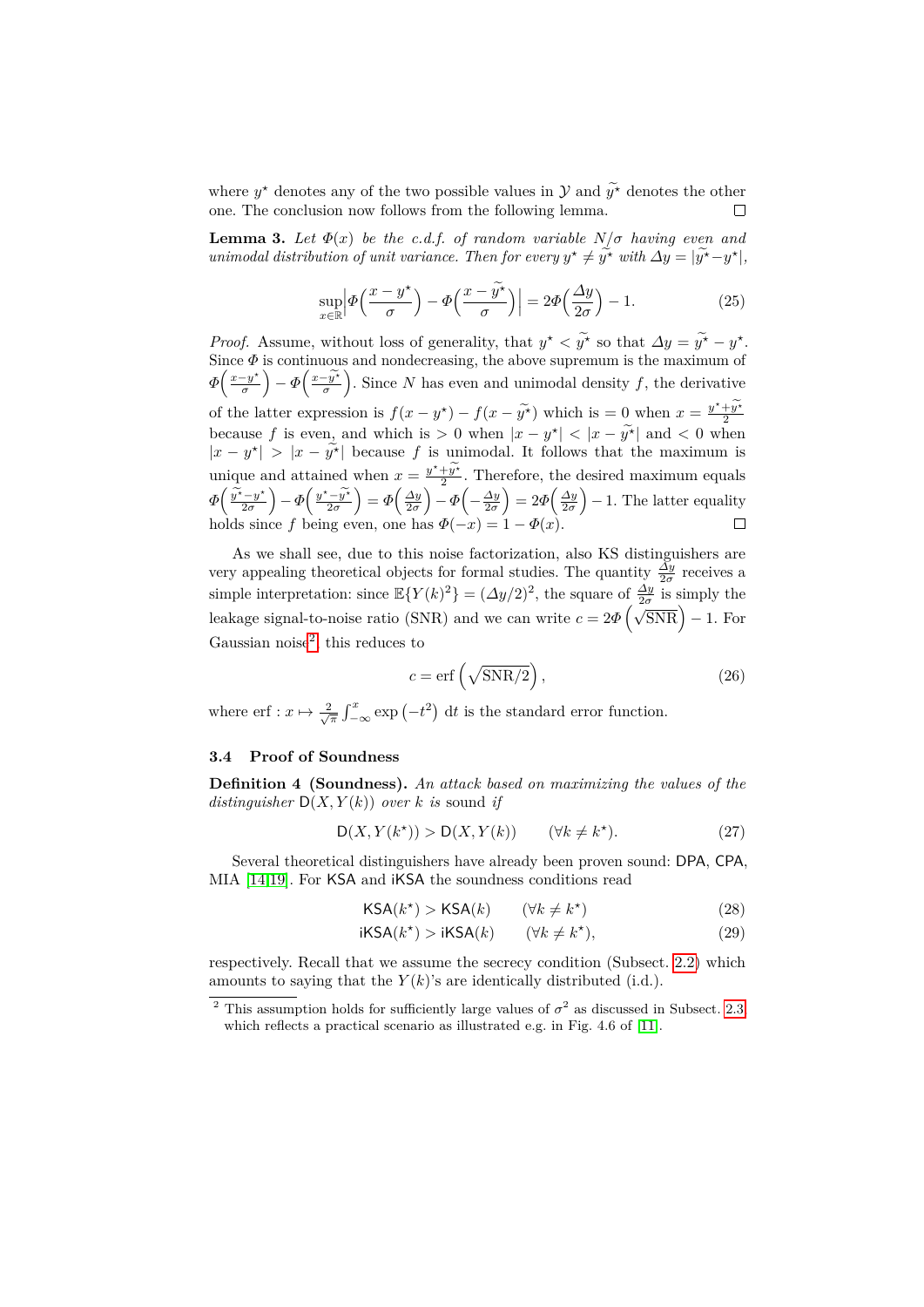**Proposition 3 (Soundness, i.d. case).** *For binary and i.d. Y* (*k*)*'s, the* KSA *and* iKSA *are sound if and only if the confusion condition holds.*

*Proof.* Since the  $Y(k)$ 's are i.d.,  $p(y)$  does not depend on *k*. Let  $y \neq y'$  be elements of  $\mathcal Y$ . The confusion condition Eq. [\(3\)](#page-3-1) is equivalent to the strict inequality

<span id="page-9-2"></span><span id="page-9-1"></span>
$$
|p(y^*|y) - p(y^*|y')| < 1 \qquad (\forall k \neq k^*). \tag{30}
$$

Now for  $k = k^*$ ,  $p(y^*|y)$  is 0 or 1 depending on whether  $y = y^*$  or  $y \neq y^*$ , and therefore  $|p(y^*|y) - p(y^*|y')| = 1$ . From Eq. [\(22\)](#page-7-2) it follows upon multiplying  $|p(y^*|y) - p(y^*|y')|$  by  $p(y)p(y')$  and summing that Eq. [\(30\)](#page-9-1) is equivalent to Eq. [\(29\)](#page-8-1), i.e. the soundness of iKSA.

Proving that the KSA is sound is more intricate. Again let  $y \neq y'$  be elements of *y*. One has  $p(y^*) = p(y)p(y^*|y) + p(y')p(y^*|y')$  where  $p(y) + p(y') = 1$ . It follows that  $p(y^*)$  lies between  $p(y^*|y)$  and  $p(y^*|y')$ . Suppose without loss of generality that  $p(y^*|y) \leq p(y^*) \leq p(y^*|y')$ .

The confusion condition of Eq. [\(3\)](#page-3-1) states that for any  $k \neq k^*$ , one has either

$$
|p(y^*|y) - p(y^*)| < p(y^*) \quad \text{or} \quad |p(y^*|y') - p(y^*)| < 1 - p(y^*). \tag{31}
$$

the corresponding non-strict inequalities being always satisfied. It follows from Eq. [\(21\)](#page-7-1) that this is equivalent to the single strict inequality  $\text{KSA}(k) < c$ .  $(p(y)p(y^*)+p(y')(1-p(y^*)))=c\cdot(p(y)p(y^*)+(1-p(y))(1-p(y^*)))=2c\cdot p(y)p(y^*)$ . Since the expression for  $\mathsf{KSA}(k)$  does not depend on the particular value of  $y^*$ , the latter upper bound should not either. There are two possibilities:

- 1. either  $y \neq y^*$  and  $\text{KSA}(k) < 2c \cdot (1 p(y^*))p(y^*)$ ,
- 2. or  $y = y^*$  and KSA(*k*) should be both  $\lt 2c \cdot p(y^*)^2$  and  $\lt 2c \cdot (1 p(y^*))^2$ . But since  $\min(a, b) \leq \sqrt{ab}$  we obtain  $\text{KSA}(k) < 2c \cdot (1 - p(y^*))p(y^*)$  in both cases.

Now for  $k = k^*$ , equalities hold:  $|p(y^*|y') - p(y^*)| = 1 - p(y^*)$  and  $|p(y^*|y) - p(y^*)|$  $p(y^*)$  =  $p(y^*)$  (since, necessarily,  $y \neq y^*$  and  $y' = y^*$ ); hence KSA( $k^*$ ) =  $2c \cdot (1 - p(y^*))p(y^*)$ . This shows that Eq. [\(31\)](#page-9-2) is equivalent to Eq. [\(28\)](#page-8-2).  $\Box$ 

As a consequence, provided that the conditions on the sensitive variable in Subsect. [2.2](#page-2-1) and [2.3](#page-3-0) are met, KSA and iKSA are able to reveal the secret key with arbitrarily high probability as the number of measurements increases indefinitely.

#### **3.5 Simple Closed-Form Expression**

<span id="page-9-0"></span>In this subsection, we study KSA and iKSA under the assumption introduced by Fei et al. in Theorem 1 of [\[7\]](#page-18-1), which states that for a *perfectly secret encryption algorithm*, each sensitive variable is equiprobable, i.e.,  $p(y) = p(y^*) = 1/2$ . This requirement is stronger than our *secrecy condition* (Condition [1\)](#page-2-2). Remarkably, the following proposition shows that the closed-form expressions for DPA and (i)KSA only differ in the part of the noise.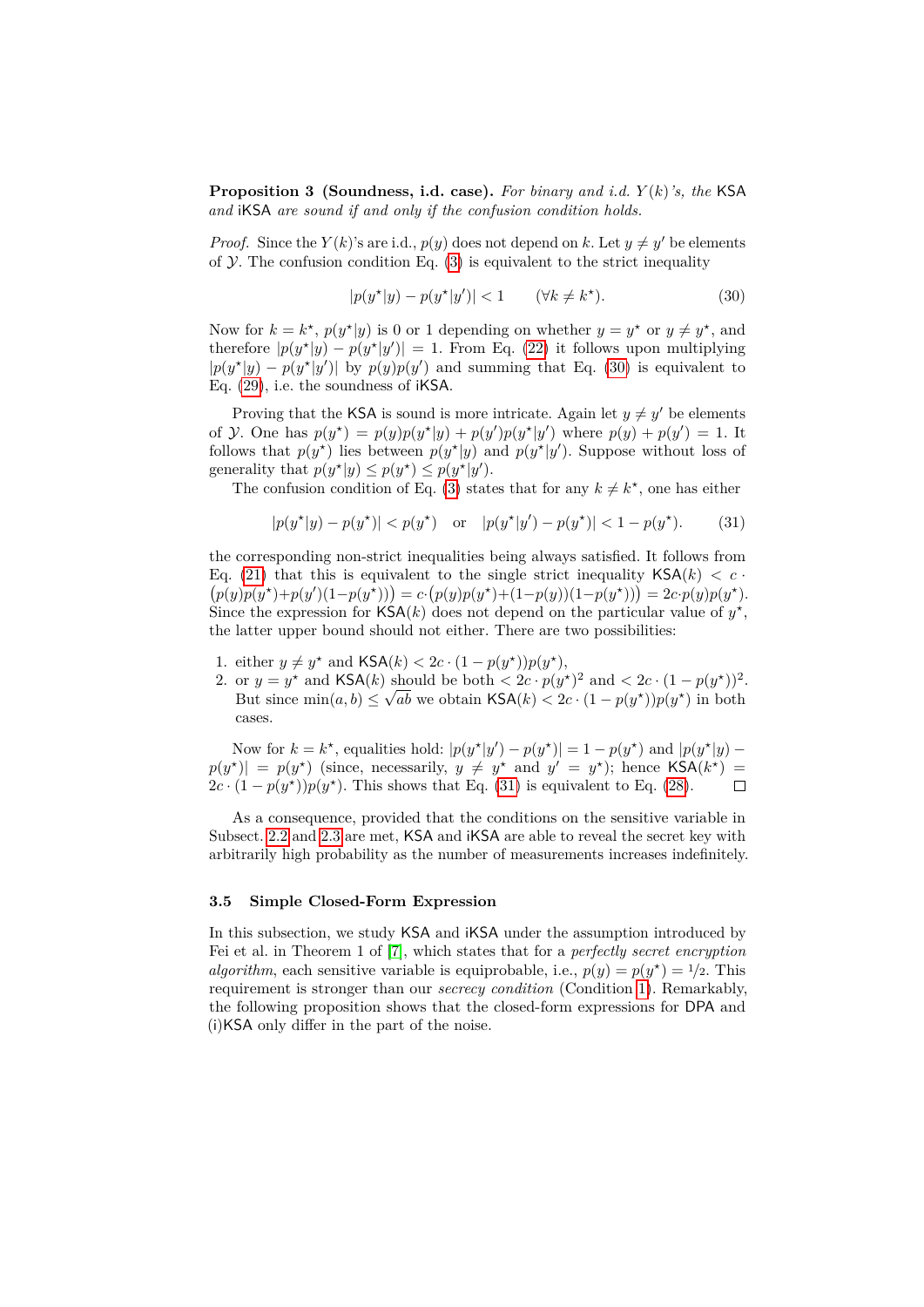**Proposition 4.** *For binary and equiprobable Y 's, the confusion condition in Eq.* [\(3\)](#page-3-1) *reduces to the condition that*

<span id="page-10-0"></span>
$$
\kappa(k^*,k)
$$
 is neither 0 nor 1  $(\forall k \neq k^*)$ . (32)

*Also* KSA *and* iKSA *are completely equivalent in this case, with the following closed-form expression*

<span id="page-10-1"></span>
$$
\mathsf{KSA}(k) = 2\,\mathsf{i}\mathsf{KSA}(k) = c \cdot \left| \kappa(k^\star, k) - \frac{1}{2} \right|.
$$

*Proof.* Since the  $Y(k)$ 's are binary equiprobable, the joint distribution  $\mathbb{P}\lbrace Y(k^*) =$  $y^*$ ,  $Y(k) = y$  should be symmetric in  $(y^*, y)$  and, therefore,

$$
p(y^*|y) = \mathbb{P}\{Y(k^*) = y^*|Y(k) = y\}
$$
  
= 2\mathbb{P}\{Y(k^\*) = y^\*, Y(k) = y\}  
= 
$$
\begin{cases} \kappa(k^*, k) & \text{if } y \neq y^*, \\ 1 - \kappa(k^*, k) & \text{if } y = y^*. \end{cases}
$$

This proves Eq. [\(32\)](#page-10-0). Also,  $|p(y^*|y) - p(y^*)| = |p(y^*|y) - 1/2| = |\kappa(k^*, k) - 1/2|$  and if  $y \neq y'$  (whence  $y = y^*$  or  $y' = y^*$ ), one finds  $|p(y^*|y) - p(y^*|y')| = |2\kappa(k^*, k) - 1|$ . Plugging these expressions into Eq. [\(21\)](#page-7-1) and Eq. [\(22\)](#page-7-2) gives Eq. [\(33\)](#page-10-1).  $\Box$ 

*Remark 3.* Using these simple closed-form expressions it is straightforward to recover in the equiprobable case that KSA and iKSA are sound (Proposition [3\)](#page-8-3): Since  $\kappa(k^*) = 0$ , the confusion condition Eq. [\(32\)](#page-10-0) is equivalent to  $|\kappa(k^*, k) - 1/2|$  $1/2 = |\kappa(k^*, k^*) - 1/2|$  for any  $k \neq k^*$ . From Eq. [\(33\)](#page-10-1), this in turn is equivalent to Eq. [\(28\)](#page-8-2) or Eq. [\(29\)](#page-8-1).

Even though KSA and iKSA become equivalent if one insists on having equiprobable bits (in  $\mathcal{Y}$ ), shows the next proposition states that KSA and iKSA are not strictly equivalent in general.

**Proposition 5.** *For binary Y* (*k*)*'s,* KSA *and* iKSA *are* not *equivalent unless the Y* (*k*)*'s are equiprobable (i.e. the secrecy condition holds).*

*Proof.* If  $y \neq y'$  belong to Y one has  $p(y^*) = p(y)p(y^*|y) + p(y')p(y^*|y')$  where  $p(y) + p(y') = 1$ . It follows that  $p(y^*)$  lies between  $p(y^*|y)$  and  $p(y^*|y')$ . Therefore,  $|p(y^*|y) - p(y^*|y')| = |p(y^*|y) - p(y^*)| + |p(y^*) - p(y^*|y')|$  and

$$
\sum_{y \neq y'} p(y)p(y')|p(y^*|y) - p(y^*|y')| = 2\sum_{y} p(y)(1 - p(y))|p(y^*|y) - p(y^*)| \quad (34)
$$

<span id="page-10-2"></span>so that

$$
iKSA = c \sum_{y} p(y)(1 - p(y)) |p(y^*|y) - p(y^*)|.
$$
 (35)

The equivalence between KSA (Eq. [\(21\)](#page-7-1)) and  $\text{iKSA}$  (Eq. [\(35\)](#page-10-2)) holds only if  $p(y)$ and  $p(y)(1 - p(y))$  are proportional, which is equivalent to the requirement that  $p(y)$  is constant, i.e., the  $Y(k)$ 's are equiprobable.  $\Box$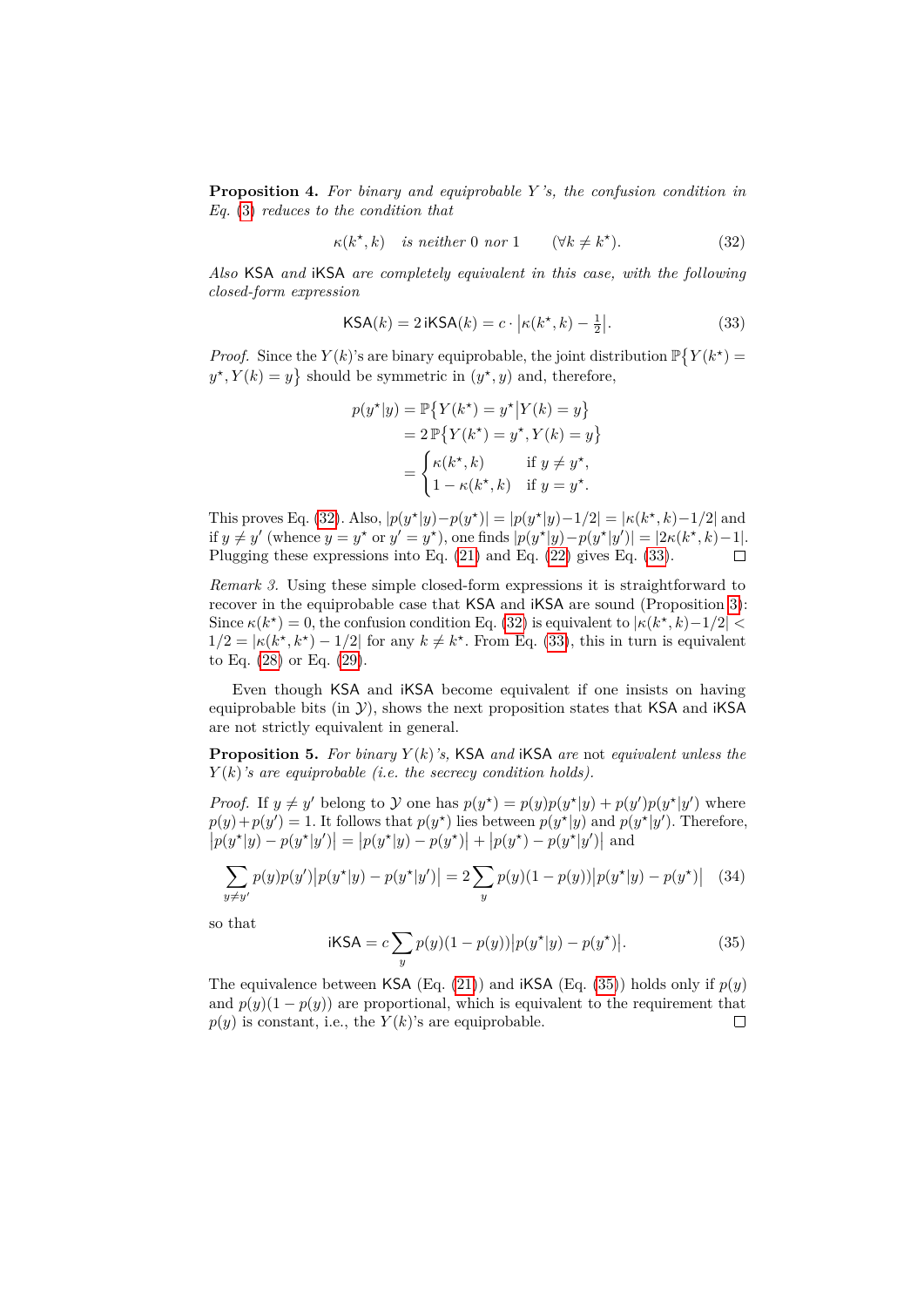<span id="page-11-0"></span>

Fig. 3: Noise factor plotted as a function of  $\sigma^2$ .

#### **3.6 Discussion about the Closed-Forms of DPA and (i)KSA**

Note that the equality of the term related to the confusion coefficient in the closed-form expression of DPA and (i)KSA was not obvious before, since DPA distinguishes on a *proportional scale* whereas (i)KSA relies on a *nominal scale* as illustrated in [\[30\]](#page-19-8). It can be interpreted as follows: DPA and (i)KSA exploit equivalently the S-Box to discriminate between the correct and the incorrect key guesses.

Figure [3](#page-11-0) illustrates the noise factor *c* of (i)KSA and the noise factor *d* of DPA as a function of  $\sigma^2$  where  $SNR = \frac{1}{\sigma^2}$ . One can see that both factors *c* and *d* tend to zero as the noise increases (SNR decreases). However, as *c* (resp. *d*) is simply a multiplicative coefficient that applies both to the distinguishers value for the correct and the incorrect key guesses, we can conclude that DPA (resp. (i)KSA) distinguishes hypotheses on the key identically, irrespective of the SNR.

## **4 Confusion Coefficient versus Cryptanalytical Metrics**

Now we explicitly assume that the sensitive variable *Y* depends on an S-box through an equation of the form  $Y(k) = S(T \oplus k)$ , where S is a  $\mathbb{F}_2^n \to \mathbb{F}_2$  Boolean function<sup>[3](#page-11-1)</sup>, and  $\mathbb{F}_2 = \{0, 1\}$  is the two-element Galois field.

## **4.1** Relationship between  $\kappa(k^*,k)$  and Differential Metrics

<span id="page-11-2"></span>**Lemma 4.** *The confusion coefficient*  $\kappa(k^*,k)$  *can be written in terms of the Boolean function S by the following well-known quantity in Boolean functions:*

$$
\frac{1}{2} - \kappa(k^\star, k) = \frac{1}{2^{n+1}} \sum_{y \in \mathbb{F}_2^n} (-1)^{S(y) \oplus S(y \oplus (k^\star \oplus k))} \in [-\frac{1}{2}, \frac{1}{2}].\tag{36}
$$

<span id="page-11-1"></span><sup>3</sup> This Boolean function *S* is typically *one component* of a substitution box with *n* output bits. Of course, an attacker could predict the *n* bits altogether. Still, a mono-bit model has the interest that it reduces the *epistemic noise*, meaning that an assumption on more than one bit certainly deviates from the actual leakage.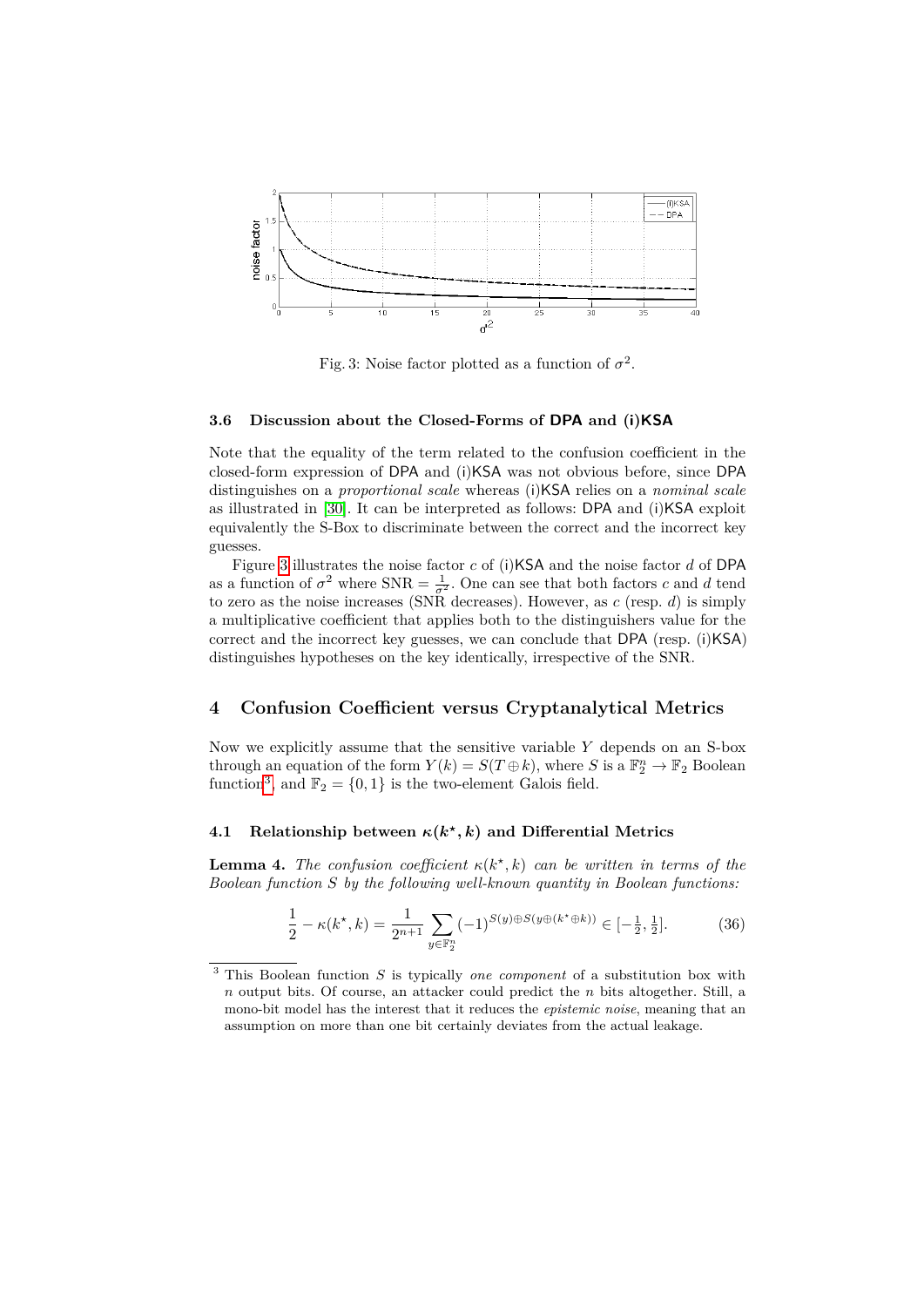*Proof.* Using the customary interpretation of Booleans  $b \in \mathbb{F}_2$  as integers:  $b =$  $(\frac{1}{2}(1 - (-1)^b) \in \mathbb{Z}$ , one has

$$
\kappa(k^*, k) = \mathbb{P}\{Y(k) \neq Y(k^*)\} = \mathbb{E}\{Y(k) \oplus Y(k^*)\}
$$
  
=  $\frac{1}{2^n} \sum_{y \in \mathbb{F}_2^n} S(y \oplus k^*) \oplus S(y \oplus k)$   
=  $\frac{1}{2^n} \sum_{y} \frac{1}{2} \left(1 - (-1)^{S(y \oplus k^*) \oplus S(y \oplus k)}\right)$   
=  $\frac{1}{2} - \frac{1}{2^{n+1}} \sum_{y} (-1)^{S(y) \oplus S(y \oplus (k^* \oplus k))}$ .

S-Boxes are characterized in cryptanalysis by two metrics called *linear* and *differential uniformity* [\[5](#page-18-6)[,8\]](#page-18-7).

Definition 5 (Linear and differential uniformity). Let  $S: \mathbb{F}_2^n \to \mathbb{F}_2^m$  be an *S*-Box. The linear  $(A_S)$  and differential  $(\Delta_S)$  uniformities of *S* are defined as:

<span id="page-12-1"></span><span id="page-12-0"></span>
$$
A_S = \max_{a \in \mathbb{F}_2^n, \ k \in \mathbb{F}_2^{m*}} |\# \{ x \in \mathbb{F}_2^n / (a \cdot x) \oplus (k \cdot S(x)) = 0 \} - 2^{n-1} | \quad , \tag{37}
$$

$$
\Delta_S = \max_{a \in \mathbb{F}_2^m, \ k \in \mathbb{F}_2^{n*}} \# \{ x \in \mathbb{F}_2^n / S(x) \oplus S(x \oplus k) = a \} . \tag{38}
$$

The smaller  $\Lambda_S$  and  $\Delta_S$ , the better the S-Box from a cryptanalytical point of view, respectively against linear [\[12\]](#page-18-8) and differential [\[1\]](#page-18-3) cryptanalysis. Note that, in our case  $m = 1$  since we restrict ourselves to one-bit of the S-Box output.

*Remark 4.* Note that *linear uniformity* is related to *nonlinearity*, a well-known notion in the field of vectorial Boolean functions [\[4\]](#page-18-9). The nonlinearity of a Boolean function *S* is defined as  $nl(S) = 2^{n-1} - \frac{1}{2} \max_{a \in \mathbb{F}_2^n} |(-1)^S(a)|$ , where  $\widehat{f}(a) = \sum_{z} f(x)(-1)^{a \cdot z}$  is the Fourier transform of *f*. Again using the customary interpretation of Booleans as integers,  $\Lambda_S = \frac{1}{2} \max_{a \in \mathbb{F}_2^n} \left| \sum_{x \in \mathbb{F}_2^n} (-1)^{a \cdot x \oplus S(x)} \right| =$  $2^{n-1} - nl(S)$ . Obviously, the smaller  $\Lambda_S$ , the greater the nonlinearity.

Note that from Eq. [\(38\)](#page-12-0) one has  $2^{n-1} \leq \Delta_S \leq 2^n$  and therefore  $0 \leq 2^{-n} \Delta_S$  $\frac{1}{2} \leq \frac{1}{2}$ . Also recall that the confusion coefficient  $\kappa(k^*,k)$  reaches its minimal value  $\kappa(k^*, k^*) = 0$  for  $k = k^*$ , and reaches its maximal value  $\kappa(k^*, k) = 1$  if and only if there exists a key  $k \neq k^*$  such that for all  $x \in \mathbb{F}_2^n$ ,  $S(x \oplus k) = \overline{S(x \oplus k^*)}$ . We have the following relationship between  $\Delta_S$  and  $\kappa(k^*, k)$ :

**Proposition 6 (Relationship between the differential uniformity and the confusion coefficient).** When considering a Boolean function  $S: \mathbb{F}_2^n \to \mathbb{F}_2^m$  $with m = 1, then$ 

$$
2^{-n}\Delta_S - \frac{1}{2} = \max_{k \neq k^*} \left| \kappa(k^*, k) - \frac{1}{2} \right|.
$$
 (39)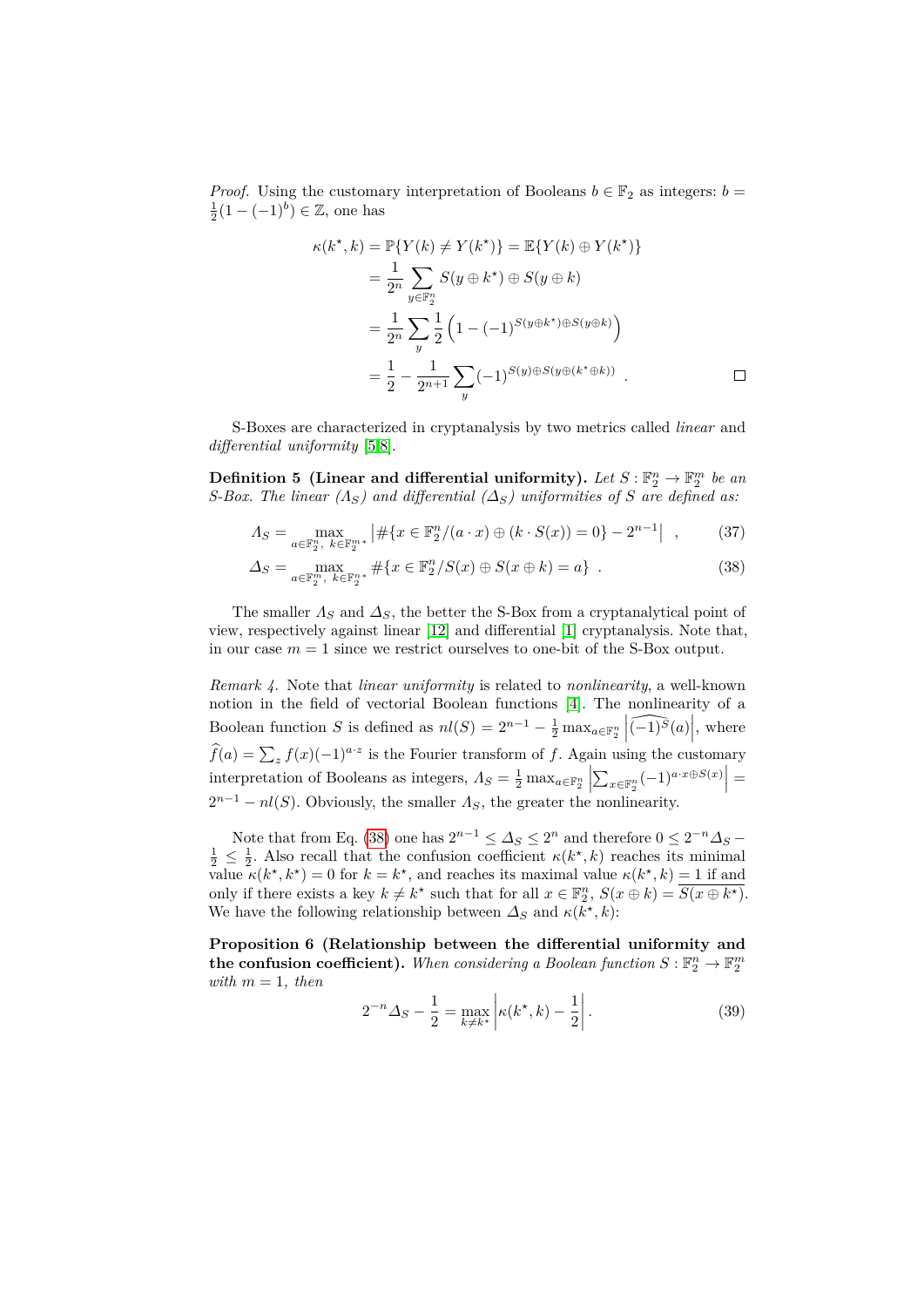*Proof.* From Lemma [4,](#page-11-2)

$$
\#\{x \in \mathbb{F}_2^n / S(x) \oplus S(x \oplus k \oplus k^\star) = 1\} = \sum_{y \in \mathbb{F}_2^n} S(y \oplus k^\star) \oplus S(y \oplus k) = 2^n \kappa(k^\star, k)
$$
  
and similarly  $\#\{x \in \mathbb{F}_2^n / S(x) \oplus S(x \oplus k \oplus k^\star) = 0\} = 2^n - 2^n \kappa(k^\star, k)$ . It follows

from Eq.  $(38)$  that  $\Delta_S = \max_{a \in \mathbb{F}_2, \ k \in \mathbb{F}_2^{n^*}} \# \{ x \in \mathbb{F}_2^n / S(x) \oplus S(x \oplus k) = a \}$  $=\max\left\{\max_{k\in\mathbb{F}_{2}^{n*}}\# \{x\in\mathbb{F}_{2}^{n}/S(x)\oplus S(x\oplus k)=0\},\atop\#[0\in\mathbb{F}_{2}^{n}/S(x)\oplus S(x\oplus k)-1] \right\}$  $\lambda$ 

$$
\begin{aligned}\n&= \max \left\{ \max_{k \in \mathbb{F}_2^{n_*}} \# \{ x \in \mathbb{F}_2^n / S(x) \oplus S(x \oplus k) = 1 \} \right\} \\
&= \max \left\{ \max_{k \in \mathbb{F}_2^{n_*}} 2^n - \# \{ x \in \mathbb{F}_2^n / S(x) \oplus S(x \oplus k) = 1 \}, \atop \max_{k \in \mathbb{F}_2^{n_*}} \# \{ x \in \mathbb{F}_2^n / S(x) \oplus S(x \oplus k) = 1 \} \right\} \\
&= \max \left\{ \max_{k \neq k^*} 2^n (1 - \kappa(k^*, k)), \max_{k \neq k^*} 2^n \kappa(k^*, k) \right\} \\
&= 2^n \left( \frac{1}{2} + \max \left\{ \max_{k \neq k^*} \frac{1}{2} - \kappa(k^*, k), \max_{k \neq k^*} \kappa(k^*, k) - \frac{1}{2} \right\} \right) \\
&= 2^n \left( \frac{1}{2} + \max_{k \neq k^*} \left| \kappa(k^*, k) - \frac{1}{2} \right| \right),\n\end{aligned} \tag{40}
$$

which proves the proposition.

<span id="page-13-0"></span>
$$
\Box
$$

Therefore, minimizing  $\Delta_S$  amounts in minimizing the distance between  $\kappa(k^*, k)$  for  $k \neq k^*$  and the factor  $\frac{1}{2}$ .

*Remark 5.* There is no direct link between the *linear uniformity* (Eq. [\(37\)](#page-12-1)) and the confusion coefficient  $\kappa(k^*, k)$ .

#### **4.2 Relationship to Closed-Form Expressions**

We now relate Eq.  $(40)$  to the derived closed-form expression of  $(i)$ KSA (see Eq. [\(33\)](#page-10-1)) and DPA (see Eq. [\(8\)](#page-5-2)). Let  $D(k^*)$  be the distinguishing value of the correct key and  $D(k)$  be the distinguishing value of any incorrect key hypotheses. We consider two metrics, an *extensive* and a *relative* one, which provide us with a theoretical evaluation of the distinguishing power of a distinguisher.

**Definition 6 (Distinguishing margin).** *The* distinguishing margin DM(D) *is the minimal distance between the distinguisher for the correct key and all incorrect keys. Formally,*

<span id="page-13-1"></span>
$$
DM(D) = D(k^*) - \max_{k \neq k^*} D(k).
$$
 (41)

The following definition introduces a normalizing denominator:

**Definition 7 (Relative distinguishing margin [\[28\]](#page-19-3)).** *The* relative distinguishing margin RDM(D) *is defined as*

$$
RDM(D) = \frac{D(k^{*}) - \max_{k \neq k^{*}} D(k)}{\sqrt{\text{Var}\{D(K)\}}} = \min_{k \neq k^{*}} \frac{D(k^{*}) - D(k)}{\sqrt{\text{Var}\{D(K)\}}},
$$
(42)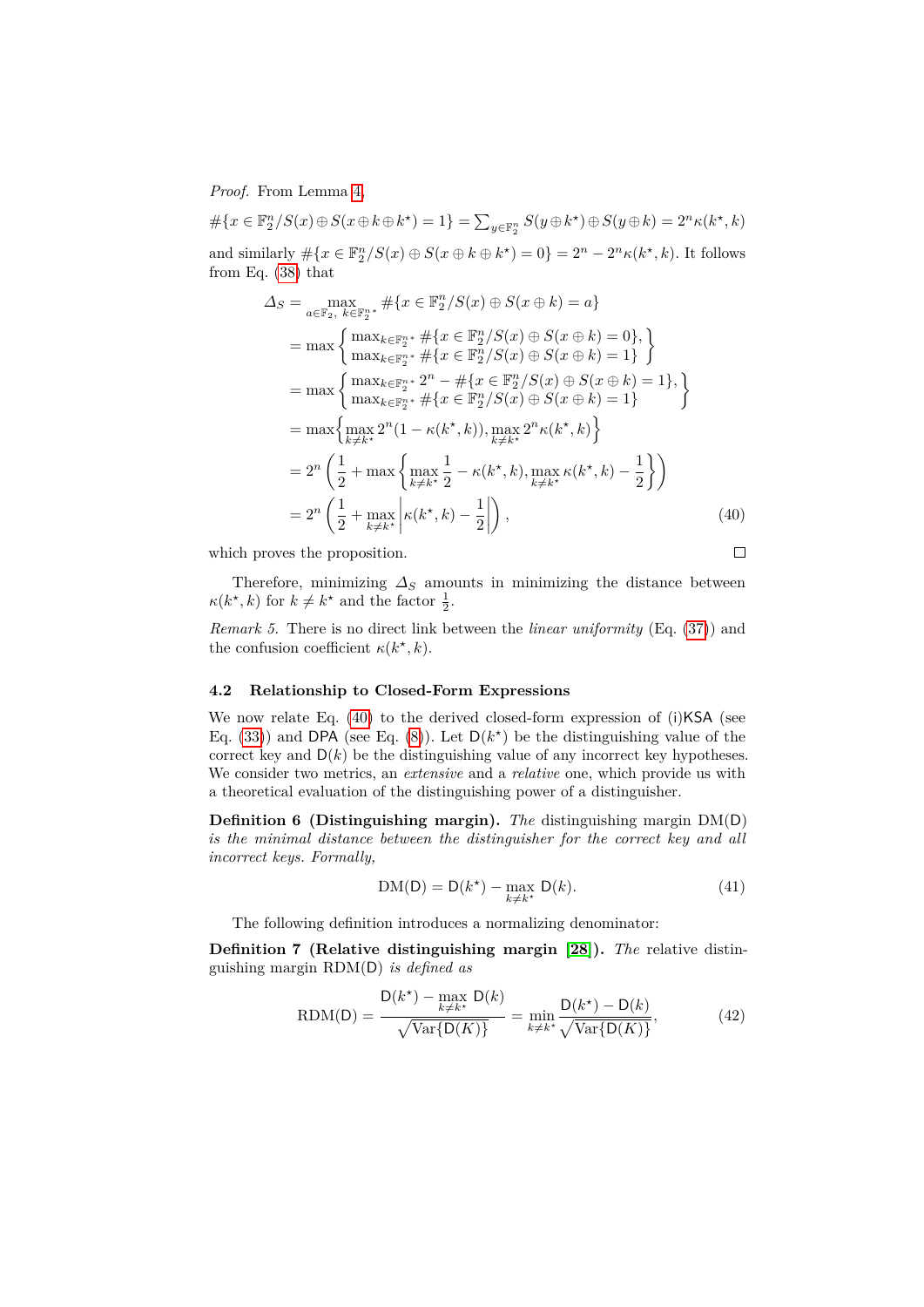## *where K is the uniformly distributed random variable modeling the choice of the key k.*

*Remark 6.* As the noise appears as a multiplicative factor *c* or *d* in the closedform expressions of  $(i)$ KSA and DPA, it is eliminated in the relative distinguishing margin. This explains the results of Whitnall et al. in [\[28\]](#page-19-3) where the relative distinguishing margin of DPA is constant. For KSA we cannot directly compare the results, as in [\[28\]](#page-19-3) a multi-bit model was used. However, the relative margin of KSA is *almost* independent on the noise (one can observe only a small variation), which motivates for extension of our analysis to the multi-bit case.

<span id="page-14-0"></span>**Proposition 7 (Distinguishing margin of** (i)KSA **and** DPA **under the secrecy condition).** *The distance to the nearest rival can be computed exactly as*

$$
DM(D) = \lambda \cdot \left(\frac{1}{2} - \max_{k \neq k^*} \left| \kappa(k^*, k) - \frac{1}{2} \right| \right) = \lambda \cdot (1 - 2^{-n} \Delta_S). \tag{43}
$$

*Proof.* Under the secrecy condition,  $\mathsf{KSA}(k) = 2\mathsf{i}\mathsf{KSA}(k) = c \cdot \left| \kappa(k^\star, k) - \frac{1}{2} \right|$  (see Eq. [\(33\)](#page-10-1)) and DPA $(k) = d \cdot \left| \kappa(k^*, k) - \frac{1}{2} \right|$  (see Eq. [\(8\)](#page-5-2)). Plugging this into Eq. [\(41\)](#page-13-1) with  $\lambda$  being either *c* or *d*, and noting that  $\kappa(k^*, k^*) = 0$  gives

$$
D(k^*) - \max_{k \neq k^*} D(k) = \lambda \cdot \left(\frac{1}{2} - \max_{k \neq k^*} \left| \kappa(k^*, k) - \frac{1}{2} \right| \right),\tag{44}
$$

which yields the required result from Eq. [\(40\)](#page-13-0).

$$
\Box
$$

Proposition [7](#page-14-0) shows that if one chooses an S-box that is resistant to differential cryptanalysis (small  $\Delta_S$ ) the side-channel resistance is weak (high DM). Conversely, if the distinguishing margin is minimized, the differential uniformity is maximized. Therefore, there is a trade-off between the security against differential cryptanalyses and side-channel attacks. Note that, contrary to a common belief<sup>[4](#page-14-1)</sup>, the easiness to attack an S-box is not directly linked to its *non-linearity*, but rather to its *resistance against differential cryptanalysis*.

Links between cryptanalytic and side-channel metrics were already noted in the literature. However, previously published links (e.g., [\[8,](#page-18-7)[18](#page-19-6)[,3\]](#page-18-10)) were *inequalities* because the goal was to highlight tendencies, whereas our result of Proposition [7](#page-14-0) is an *equality*: the metrics are explicitly and exactly tied.

#### <span id="page-14-2"></span>**4.3 Practical Evaluation**

We consider in this section three different  $\mathbb{F}_{2^8} \to \mathbb{F}_{2^8}$  bijective S-boxes. They can be expressed as affine transforms of power functions [\[2\]](#page-18-11):

1. A "bad" Sbox[ $\cdot$ ], termed  $S_1$ , of equation  $y \mapsto a \odot y \oplus b$ ,

<span id="page-14-1"></span><sup>4</sup> More precisely, as will be made clear in the next Section [4.3,](#page-14-2) the key hypotheses that are the *hardest* to distinguish are those using a *linear* S-box. Indeed, they maximize *both*  $\Lambda_S$  (i.e. have  $nl(S) = 0$ ) and  $\Delta_S$ , which could wrongly indicate that the linearity is the relevant criteria.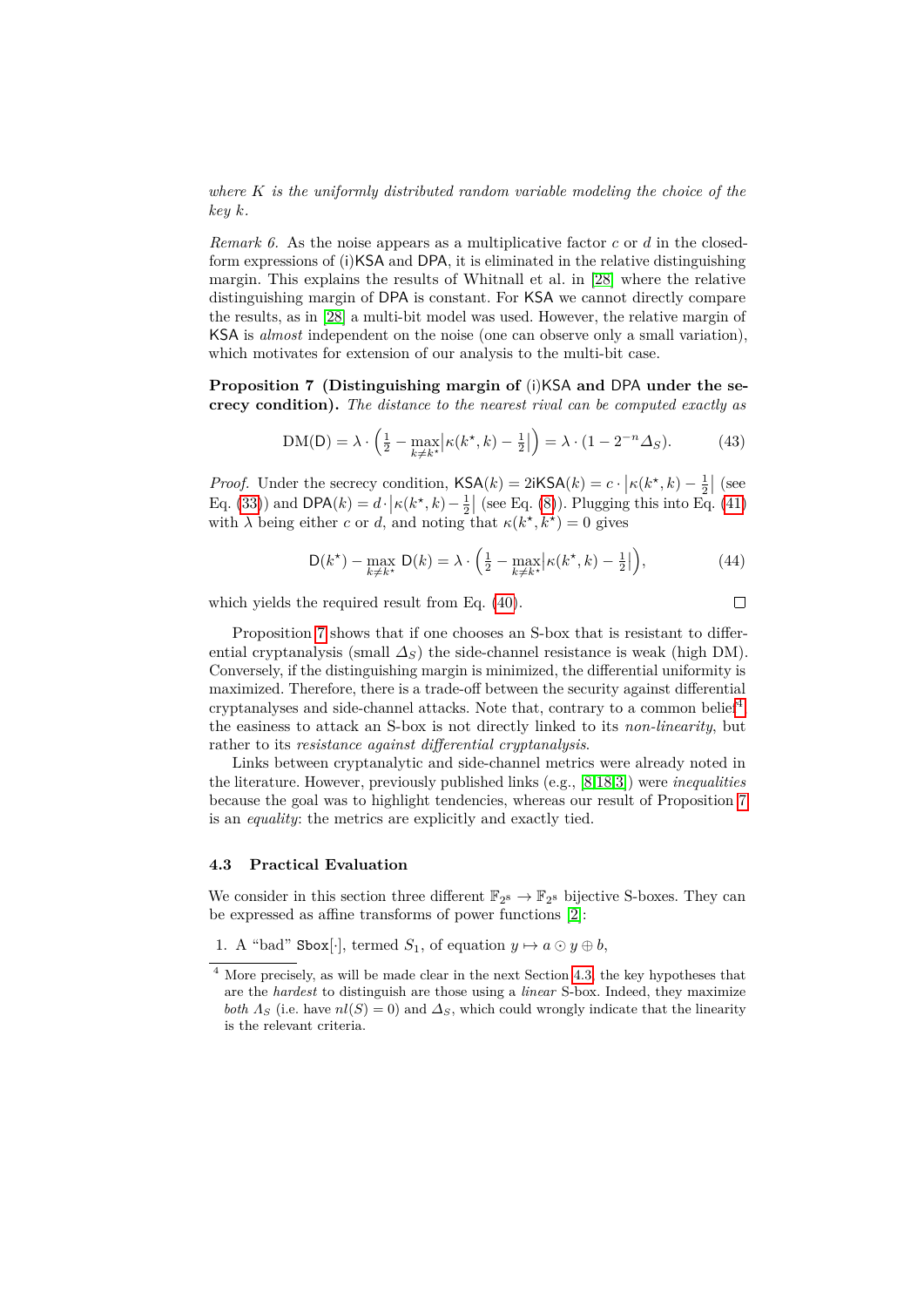<span id="page-15-0"></span>

Fig. 4: Confusion coefficients for  $S_1$ ,  $S_{101}$  and  $S_{254}$ 

2. An "average" Sbox[ $\cdot$ ], termed  $S_{101}$ , of equation  $y \mapsto a \odot y^{101} \oplus b$ , 3. A "good" Sbox[·], termed  $S_{254}$ , of equation  $y \mapsto a \odot y^{254} \oplus b$ .

In these expressions, the operations  $\oplus$  and  $\odot$  are respectively the inner addition and multiplication of the Galois field  $\mathbb{F}_{2^8}$  of 256 elements. The last S-Box is the one used in the AES, i.e. SubBytes, as  $y^{254} = y^{-1}$  in  $\mathbb{F}_{2^8}$ , by Fermat's little theorem. In all three cases, the  $8 \times 8$  Boolean matrix *a* and the 8-bit constant vector  $b$  are also those defined in the AES specification  $[15]$ ; more precisely, we identify  $\mathbb{F}_{2}$ <sup>8</sup> to  $\mathbb{F}_{2}^{8}$  when talking about matrices and vectors.

The values of the differential uniformity and the (relative) distinguishing margin are given in Tab. [1,](#page-16-0) where DM is computed without additional noise  $(\sigma^2 = 0)$ . Figure [4](#page-15-0) displays the confusion coefficients  $\kappa(k^*, k)$  for each S-box.

It is obvious from the table and from the figure that when using  $S_1$  (i)KSA and DPA are not able to reveal the key, which can be explained as follows: As *S*<sup>1</sup> is *linear*, both  $\Lambda_{S_1}$  and  $\Delta_{S_1}$  are maximal (i.e. attain their upper bounds, respectively  $\Lambda_{S_1} = 2^{n-1}$  and  $\Delta_{S_1} = 2^n$ ). Thus, for all key guesses  $k = k^* \oplus \delta k$ , *S*<sup>1</sup> satisfies

$$
S_1(T \oplus k) = S_1(T \oplus k^* \oplus \delta k) = S_1(T \oplus k^*) \oplus S_1(\delta k)
$$

$$
= \begin{cases} S_1(T \oplus k^*) & \text{or} \\ \overline{S_1(T \oplus k^*)} = 1 - S_1(T \oplus k^*) \end{cases}.
$$

So, either  $Y(k) = Y(k^*)$  or  $Y(k) = 1 - Y(k^*)$ , depending on  $S_1(\delta k)$ . In either case, the confusion condition (see Condition [2\)](#page-3-2) is violated, because there exists an injective correspondence  $\xi$  (either the identity or the 1's complement) such that  $Y(k^*) = \xi(Y(k))$  with probability one. Note that, equivalently, Lemma [1](#page-3-1) does not apply, since  $\kappa(k^*, k) \in \{0, 1\}$ . Hence, (i)KSA and DPA cannot distinguish *k* from  $k^*$ .

Moreover, one can see that the confusion coefficients for  $S_{254}$  are close to  $1/2$ , whereas the coefficients for  $S_{101}$  are widely spread. Thus, (i)KSA and DPA are more efficient when using  $S_{254}$  instead of  $S_{101}$ . The same effect can be seen again in Tab. [1](#page-16-0) when looking at the (relative) distinguishing margin. In contrast, the resistance against differential attack is less efficient (see the first column). Figure [5](#page-16-0) displays the distinguishing margin for several values of  $\sigma^2$ . One can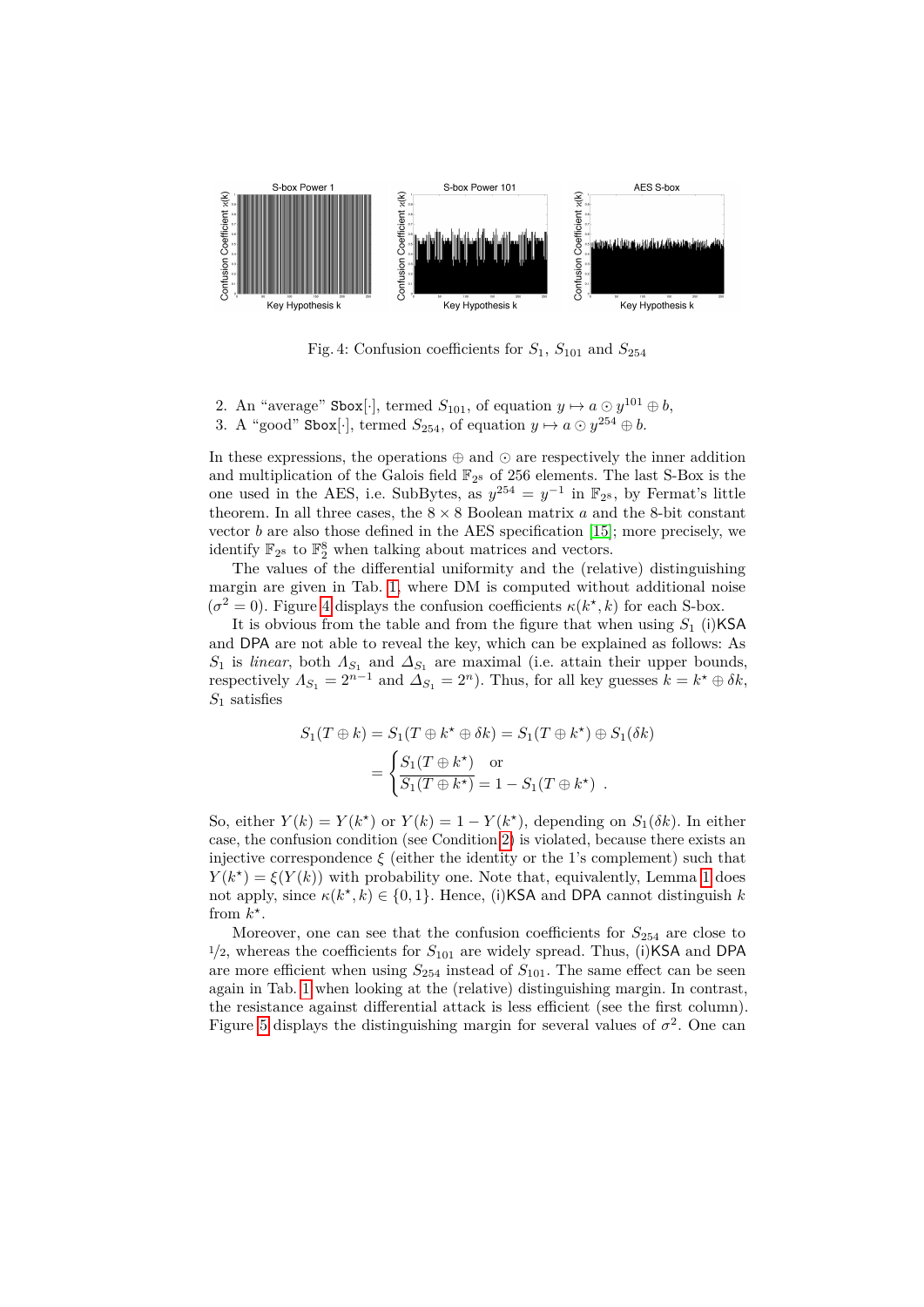

<span id="page-16-0"></span>Table 1: Properties of the studied S-boxes (where  $\sigma^2 = 0$  for DM).

| S-box     | $\Delta s$ | DМ         | RDM          |
|-----------|------------|------------|--------------|
|           |            | (i)KSA/DPA |              |
| $S_1$     | 256        | 0/0        | $\mathbf{0}$ |
| $S_{101}$ | 184        | 0.28/0.56  | 2.58         |
| $S_{254}$ | 144        | 0.44/0.88  | 9.82         |

Fig. 5: Distinguishing margin for the studied S-boxes.

<span id="page-16-1"></span>

Fig. 6: Empirical success rate for  $S_{101}$  and  $S_{254}$  and  $\sigma^2 = 1$  for (i)KSA.

observe that the influence due to the type of S-boxes is still observable even if the noise is very large. Note that, one cannot directly compare the values of the DM of (i)KSA and DPA as it not a relative metric.

Furthermore, we conduct practical experiments using simulations and the estimated (i)KSA as defined in [\[10\]](#page-18-0) with uniformly distributed *T* over 100 experiments. Figure [6](#page-16-1) shows the empirical success rate when the leakage arises due to the Hamming weight of either  $S_{101}$  or  $S_{254}$ , where  $Y(k) = [S_{101/256}(T \oplus k)]_4$ . We additionally highlighted the standard deviation of the success rate by error bars as defined in [\[10\]](#page-18-0). As already depicted by the confusion coefficients the side channel resistance is higher for  $S_{101}$  than for  $S_{254}$ .

#### **4.4 Research of SCA-aware S-Boxes**

The traditional way to select S-Boxes is to optimize a bunch of criteria, namely *non-linearity*, *differential uniformity*, and *algebraic degree* (we refer the reader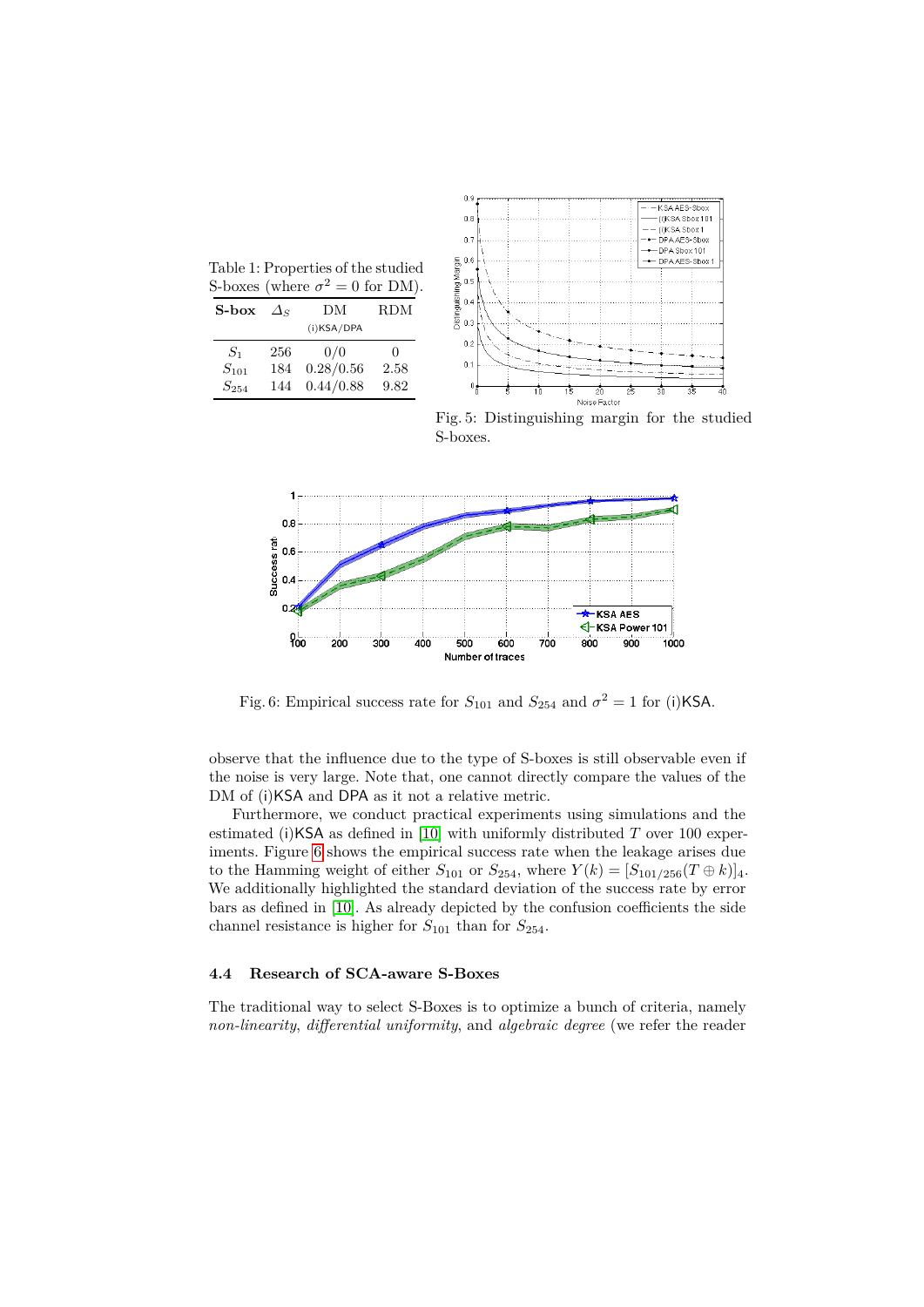to [\[4\]](#page-18-9), or [\[17,](#page-19-15) §3.1]). Actually, the algebraic degree can be seen as a less mandatory criterion than the two others: the high-order differential attack is known to be efficient only for the second degree.

So our study shows that in order to also resist SCA, only the criterion on differential uniformity shall be relaxed, while the others can remain stringent. But we notice that building S-Boxes is difficult. One way is via stochastic algorithms (e.g., genetic algorithms). However, a random function, which has (in average) a not too bad non-linearity, has a bad differential spectrum, hence (unfortunately) a large differential uniformity *∆S*.

Still, this constraint opens perspectives for the search of S-Boxes that are both cryptographically strong and less prone to the (i)KSA side-channel attacks. Indeed, our criterion is more simple than the one based on the transparency order [\[18\]](#page-19-6), used for instance in [\[13,](#page-18-12)[16\]](#page-19-16) to design S-Boxes.

# **5 Conclusions and Perspectives**

This paper provides a detailed theoretical analysis of KS distinguishers including soundness in case of binary sensitive variables. We showed that the closed-form expressions of KSA and iKSA are equivalent and can be expressed as a product with regard to the noise and the confusion coefficient. We show that this also holds for DPA and that even though DPA relies on a proportional scale whereas (i)KSA distinguishes nominally their closed-form only differ in the noise factor, but not in the factor regarding the confusion coefficient. These results underline the importance of theoretical studies of distinguishers as their closed-form can be directly utilized for comparisons.

Moreover, the confusion coefficient is directly related to properties of the S-box, which we further link to a differential cryptanalytic metric. In particular, we highlight that the more an S-box is resistant against side channel attacks the lesser it is secured against cryptanalytic attacks and vice versa. We have noted that the resistance against side-channel attacks is not directly linked to the *non-linearity* of the S-box as commonly believed. In our practical evaluation, we investigated three S-boxes with different power exponents 1, 101 and 254. Interestingly, the S-box of power 1 is resistant against one-bit attacks relying on the confusion coefficient (e.g. KS or DPA), whereas the S-box of power 254 (that is used in AES) is less resistant to side-channel attacks.

For future work we aim to extend our analysis to the multi-bit case and to apply the presented theoretical study as a framework to other side-channel distinguishers. We also expect to extend the study to relate the success probability of (i)KSA to the number of traces and to the S-Box properties. Additionally, the relationship between differential cryptanalytic attacks and side-channel attacks is an interesting field for future work.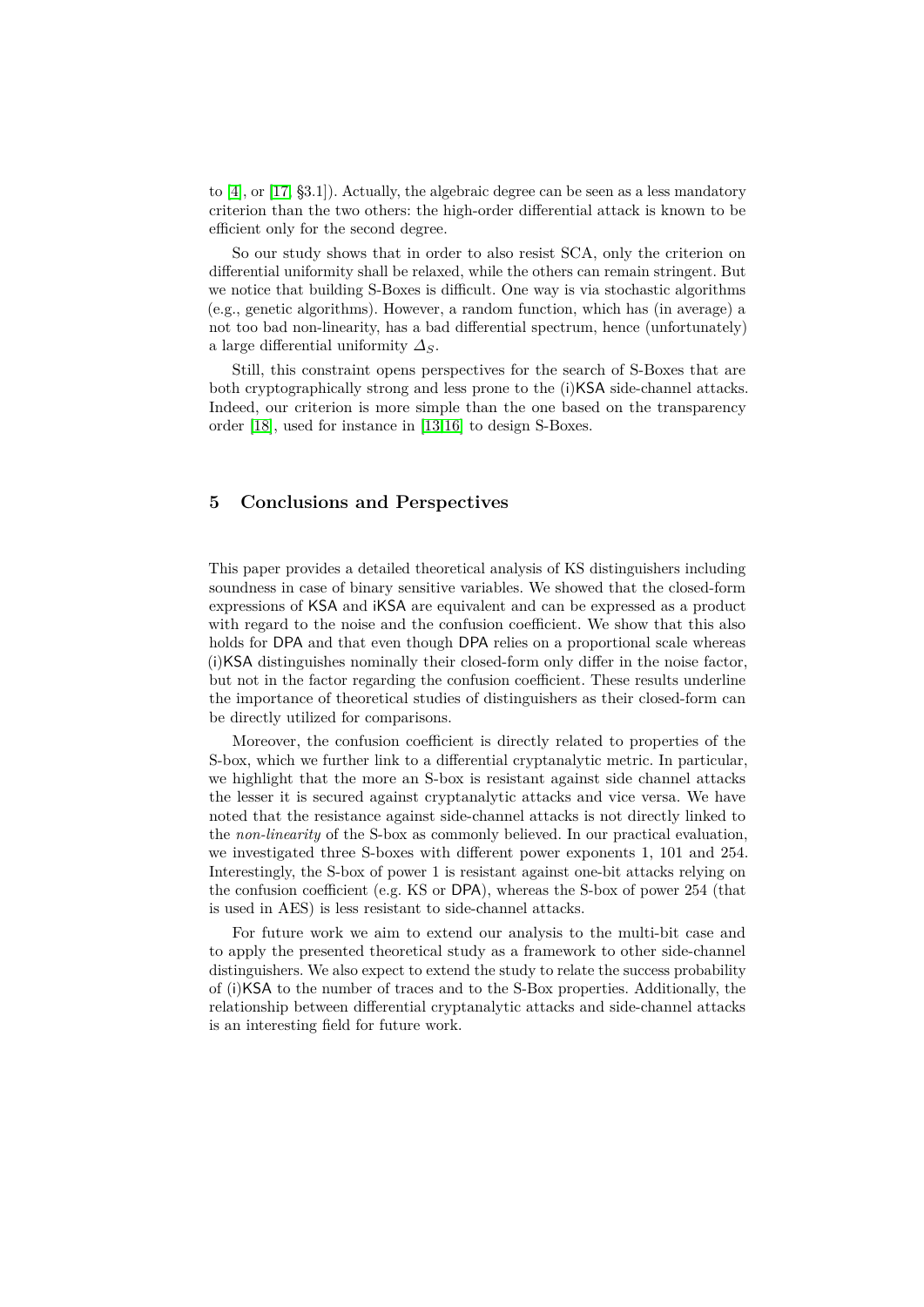## **Acknowledgements**

The authors thank Emmanuel Prouff and Claude Carlet for sharing insights about the criteria for SCA-aware S-Boxes.

# **References**

- <span id="page-18-3"></span>1. Eli Biham and Adi Shamir. Differential Cryptanalysis of the Full 16-Round DES. In Ernest F. Brickell, editor, *CRYPTO*, volume 740 of *Lecture Notes in Computer Science*, pages 487–496. Springer, 1992.
- <span id="page-18-11"></span>2. Céline Blondeau, Anne Canteaut, and Pascale Charpin. Differential properties of power functions. In *ISIT*, pages 2478–2482. IEEE, 2010.
- <span id="page-18-10"></span>3. Claude Carlet. On Highly Nonlinear S-Boxes and Their Inability to Thwart DPA Attacks. In *INDOCRYPT*, volume 3797 of *LNCS*, pages 49–62. Springer, december 2005. Bangalore, India. [\(PDF](http://www.springerlink.com/(1mc5ct45l1xlnirkbdul2j55)/app/home/contribution.asp?referrer=parent&backto=issue,5,32;journal,42,2337;linkingpublicationresults,1:105633,1) on [SpringerLink;](http://www.springerlink.com/) Complete version on [IACR ePrint\)](http://eprint.iacr.org/2005/387).
- <span id="page-18-9"></span>4. Claude Carlet. Vectorial Boolean Functions for Cryptography: Chapter of the monography Boolean Models and Methods in Mathematics, Computer Science, and Engineering. pages 398–469. Cambridge University Press, Y. Crama and P. Hammer eds, 2010. Preliminary version available at [http://www.math.univ-paris13.fr/](http://www.math.univ-paris13.fr/~carlet/pubs.html) [~carlet/pubs.html](http://www.math.univ-paris13.fr/~carlet/pubs.html).
- <span id="page-18-6"></span>5. Florent Chabaud and Serge Vaudenay. Links Between Differential and Linear Cryptoanalysis. In Alfredo De Santis, editor, *EUROCRYPT*, volume 950 of *Lecture Notes in Computer Science*, pages 356–365. Springer, 1994.
- <span id="page-18-4"></span>6. Julien Doget, Emmanuel Prouff, Matthieu Rivain, and François-Xavier Standaert. Univariate side channel attacks and leakage modeling. *J. Cryptographic Engineering*, 1(2):123–144, 2011.
- <span id="page-18-1"></span>7. Yunsi Fei, Qiasi Luo, and A. Adam Ding. A Statistical Model for DPA with Novel Algorithmic Confusion Analysis. In Emmanuel Prouff and Patrick Schaumont, editors, *CHES*, volume 7428 of *LNCS*, pages 233–250. Springer, 2012.
- <span id="page-18-7"></span>8. Sylvain Guilley, Philippe Hoogvorst, and Renaud Pacalet. Differential Power Analysis Model and some Results. In Kluwer, editor, *Proceedings of WCC/CARDIS*, pages 127–142, Aug 2004. Toulouse, France. DOI: 10.1007/1-4020-8147-2\_9.
- <span id="page-18-5"></span>9. Andrey Nikolaevich Kolmogorov. Sulla determinazione empirica di una legge di distribuzione. *Giorn. Ist. Ital. Attuari*, 4:83–91, 1933.
- <span id="page-18-0"></span>10. Houssem Maghrebi, Olivier Rioul, Sylvain Guilley, and Jean-Luc Danger. Comparison between Side-Channel Analysis Distinguishers. In Tat Wing Chim and Tsz Hon Yuen, editors, *ICICS*, volume 7618 of *LNCS*, pages 331–340. Springer, 2012.
- <span id="page-18-2"></span>11. Stefan Mangard, Elisabeth Oswald, and Thomas Popp. *Power Analysis Attacks: Revealing the Secrets of Smart Cards*. [Springer,](http://www.springer.com/) December 2006. ISBN 0-387-30857-1, <http://www.dpabook.org/>.
- <span id="page-18-8"></span>12. Mitsuru Matsui. Linear Cryptoanalysis Method for DES Cipher. In Tor Helleseth, editor, *EUROCRYPT*, volume 765 of *Lecture Notes in Computer Science*, pages 386–397. Springer, 1993.
- <span id="page-18-12"></span>13. Bodhisatwa Mazumdar, Debdeep Mukhopadhyay, and Indranil Sengupta. Constrained Search for a Class of Good Bijective S-Boxes With Improved DPA Resistivity. *IEEE Transactions on Information Forensics and Security*, 8(12):2154–2163, 2013.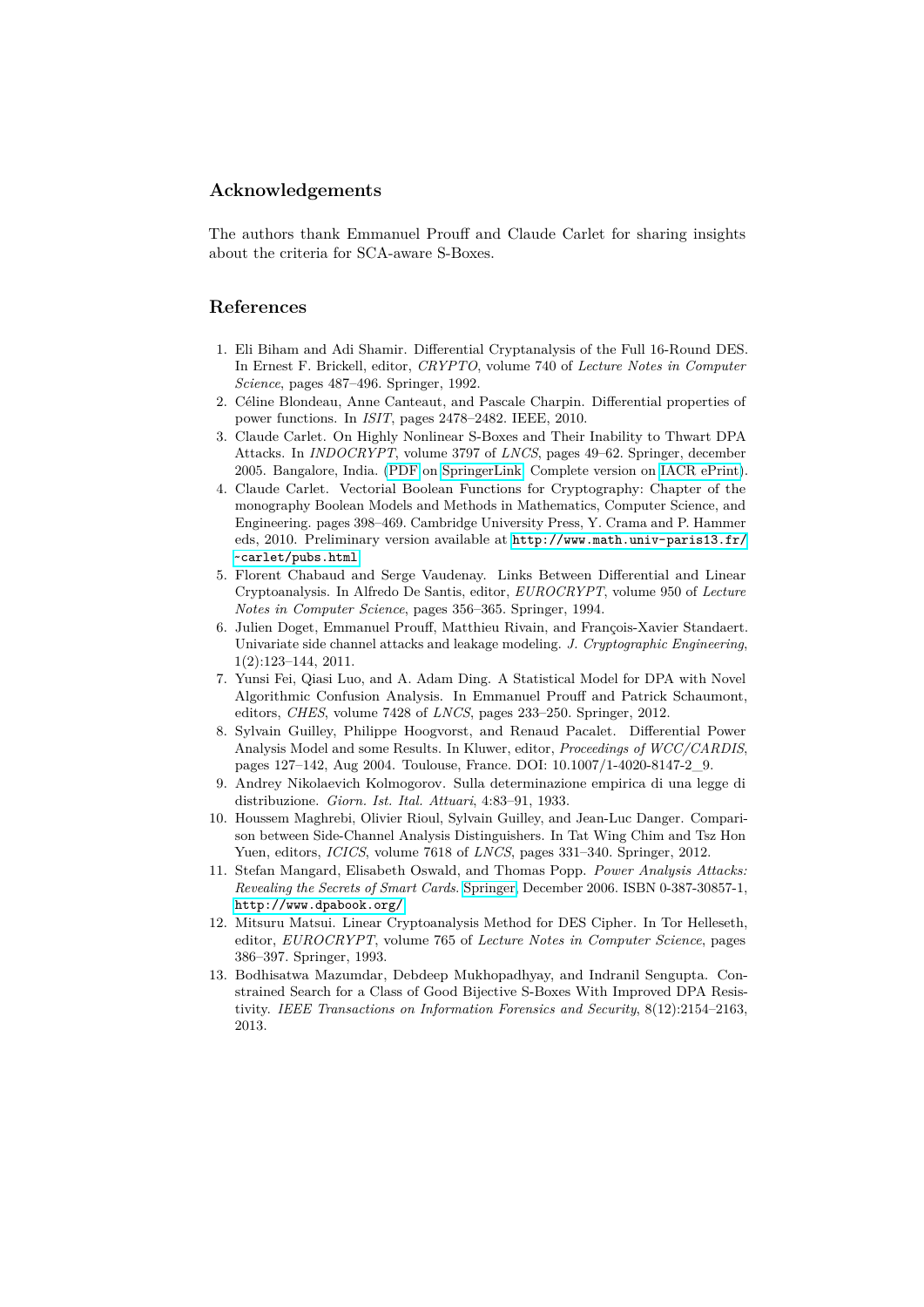- <span id="page-19-13"></span>14. Amir Moradi, Nima Mousavi, Christof Paar, and Mahmoud Salmasizadeh. A Comparative Study of Mutual Information Analysis under a Gaussian Assumption. In *WISA (Information Security Applications, 10th International Workshop)*, volume 5932 of *Lecture Notes in Computer Science*, pages 193–205. Springer, August 25-27 2009. Busan, Korea.
- <span id="page-19-14"></span>15. NIST/ITL/CSD. Advanced Encryption Standard (AES). FIPS PUB 197, Nov 2001. <http://csrc.nist.gov/publications/fips/fips197/fips-197.pdf>.
- <span id="page-19-16"></span>16. Stjepan Picek, Barış Ege, Lejla Batina, Domagoj Jakobovic, and Kostas Papagiannopoulos. Optimality and Beyond: The Case of 4 × 4 S-boxes. In *HOST*, IEEE Computer Society, May 2014. Arlington, USA.
- <span id="page-19-15"></span>17. Gilles Piret, Thomas Roche, and Claude Carlet. PICARO – A Block Cipher Allowing Efficient Higher-Order Side-Channel Resistance. In Feng Bao, Pierangela Samarati, and Jianying Zhou, editors, *ACNS*, volume 7341 of *Lecture Notes in Computer Science*, pages 311–328. Springer, 2012.
- <span id="page-19-6"></span>18. Emmanuel Prouff. DPA Attacks and S-Boxes. In *FSE*, volume 3557 of *LNCS*, pages 424–441. [Springer-Verlag,](http://www.springerlink.com/) february 2005. Paris, France.
- <span id="page-19-7"></span>19. Emmanuel Prouff and Matthieu Rivain. Theoretical and practical aspects of mutual information-based side channel analysis. *International Journal of Applied Cryptography (IJACT)*, 2(2):121–138, 2010.
- <span id="page-19-5"></span>20. Matthieu Rivain. On the Exact Success Rate of Side Channel Analysis in the Gaussian Model. In *Selected Areas in Cryptography*, volume 5381 of *LNCS*, pages 165–183. Springer, August 14-15 2008. Sackville, New Brunswick, Canada.
- <span id="page-19-12"></span>21. Nikolai Vasilevich Smirnov. Tables for estimating the goodness of fit of empirical distributions. *Annals of Mathematical Statistics*, 19(2):279–281, 1948.
- <span id="page-19-1"></span>22. François-Xavier Standaert, Philippe Bulens, Giacomo de Meulenaer, and Nicolas Veyrat-Charvillon. Improving the Rules of the DPA Contest. Cryptology ePrint Archive, Report 2008/517, December 8 2008. <http://eprint.iacr.org/2008/517>.
- <span id="page-19-2"></span>23. François-Xavier Standaert, Tal Malkin, and Moti Yung. A Unified Framework for the Analysis of Side-Channel Key Recovery Attacks. In *EUROCRYPT*, volume 5479 of *LNCS*, pages 443–461. Springer, April 26-30 2009. Cologne, Germany.
- <span id="page-19-0"></span>24. TELECOM ParisTech SEN research group. DPA Contest (1<sup>st</sup> edition), 2008–2009. <http://www.DPAcontest.org/>.
- <span id="page-19-11"></span>25. TELECOM ParisTech SEN research group. DPA Contest (4<sup>th</sup> edition), 2013–2014. <http://www.DPAcontest.org/v4/>.
- <span id="page-19-4"></span>26. Adrian Thillard, Emmanuel Prouff, and Thomas Roche. Success through Confidence: Evaluating the Effectiveness of a Side-Channel Attack. In Guido Bertoni and Jean-Sébastien Coron, editors, *CHES*, volume 8086 of *Lecture Notes in Computer Science*, pages 21–36. Springer, 2013.
- <span id="page-19-9"></span>27. Nicolas Veyrat-Charvillon and François-Xavier Standaert. Mutual Information Analysis: How, When and Why? In *CHES*, volume 5747 of *LNCS*, pages 429–443. Springer, September 6-9 2009. Lausanne, Switzerland.
- <span id="page-19-3"></span>28. Carolyn Whitnall and Elisabeth Oswald. A Fair Evaluation Framework for Comparing Side-Channel Distinguishers. *J. Cryptographic Engineering*, 1(2):145–160, 2011.
- <span id="page-19-10"></span>29. Carolyn Whitnall, Elisabeth Oswald, and Luke Mather. An Exploration of the Kolmogorov-Smirnov Test as a Competitor to Mutual Information Analysis. In Emmanuel Prouff, editor, *CARDIS*, volume 7079 of *Lecture Notes in Computer Science*, pages 234–251. Springer, 2011.
- <span id="page-19-8"></span>30. Carolyn Whitnall, Elisabeth Oswald, and François-Xavier Standaert. The Myth of Generic DPA...and the Magic of Learning. In Josh Benaloh, editor, *CT-RSA*, volume 8366 of *Lecture Notes in Computer Science*, pages 183–205. Springer, 2014.